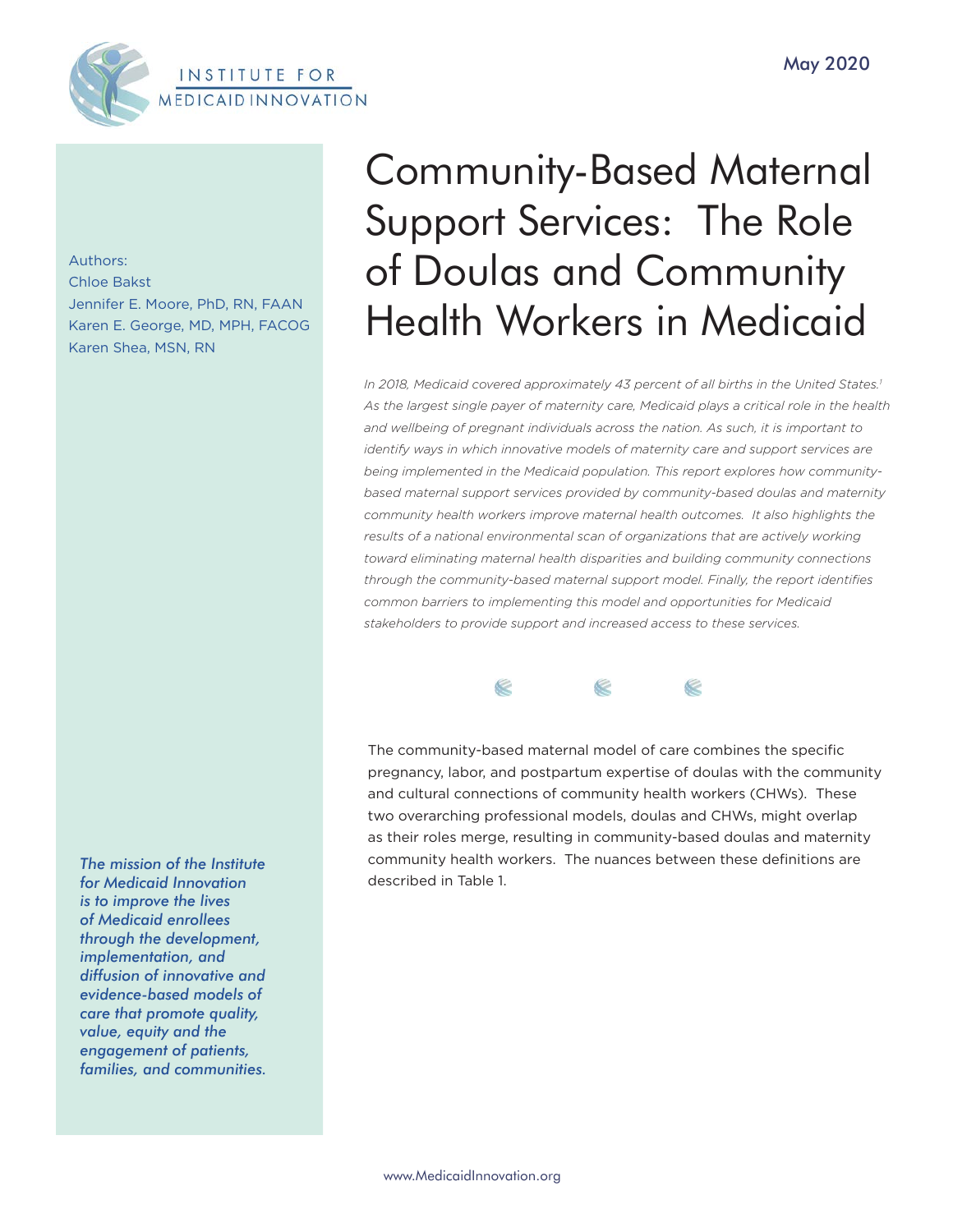

# Table 1. Key Terms and Definitions

| <b>Term</b>                              | Definition                                                                                                                                                                                                                                                                                                                                                                                                                                                                                                                                                                                                                                                                                             |
|------------------------------------------|--------------------------------------------------------------------------------------------------------------------------------------------------------------------------------------------------------------------------------------------------------------------------------------------------------------------------------------------------------------------------------------------------------------------------------------------------------------------------------------------------------------------------------------------------------------------------------------------------------------------------------------------------------------------------------------------------------|
| Doula                                    | Non-clinical support worker who provides continuous emotional,<br>informational, and physical support for individuals before, during, and after<br>labor. This includes explanations and guidance on medical procedures,<br>lactation support, physical comfort measures during labor, education on<br>coping skills and infant care, and encouragement of bodily autonomy and<br>personal advocacy in the medical institution. <sup>2</sup>                                                                                                                                                                                                                                                           |
| <b>Community-based Doula</b>             | A doula who is a trusted member of the communities they serve and who<br>often offers services at low to no cost to the recipient. Community-based<br>doulas often provide an expanded set of services over the private-pay doula,<br>including connecting individuals with community resources and increasing<br>the number of home visits pre- and postpartum. <sup>2, 3</sup>                                                                                                                                                                                                                                                                                                                       |
| <b>Community Health Worker</b>           | A community health worker is a frontline public health worker who is a<br>trusted member of and/or has an unusually close understanding of the<br>community served. This trusting relationship enables the worker to serve as a<br>liaison/link/intermediary between health/social services and the community<br>to facilitate access to services and improve the quality and cultural<br>competence of service delivery.<br>A community health worker also builds individual and community capacity by<br>increasing health knowledge and self-sufficiency through a range of activities<br>such as outreach, community education, informal counseling, social support,<br>and advocacy. <sup>4</sup> |
| <b>Maternity Community Health Worker</b> | A maternity community health worker utilizes the general skills of a CHW<br>as described above and combines them with specific expertise related to<br>pregnancy, birth, and postpartum care. It is similar in scope to a community-<br>based doula. <sup>3</sup>                                                                                                                                                                                                                                                                                                                                                                                                                                      |

Source: Institute for Medicaid Innovation (2020). *Community-based maternal care: The role of doulas and community health workers in Medicaid.*

Medicaid covered 43 percent of births in the United States in 2018, making it the largest single payer of maternity care.<sup>1</sup> As such, it is important to understand how the community-based maternity model of care may be implemented within the Medicaid program. Considering that pregnant Medicaid enrollees often face barriers to care including churn, unmet social needs, and racism, it is critical to explore innovative models of care that may promote health equity.5-9 Community-based maternal care professionals provide valuable services, including home visiting during and after pregnancy, labor support, and encouragement of bodily autonomy.<sup>8-11</sup> This model of care combines the expertise of doulas with the community connections and cultural congruity of community health workers. It is common for doula care to be confused with midwifery care. Although doulas and midwives often work collaboratively in a variety of birth settings, each is very different with a distinct set of services. Certified nurse-midwives are licensed clinicians with advanced graduate training. Doulas and maternity CHWs complete vocational training to provide supportive, not clinical, services. This report explores how community-based doulas and maternity CHWs may provide high-value care that improves maternal health outcomes. For more information about nurse-midwives and birth settings, access IMI's report, *Improving Maternal Health Access, Coverage, and Outcomes in Medicaid: A Resource for State Medicaid Agencies and Medicaid Managed Care Organizations.*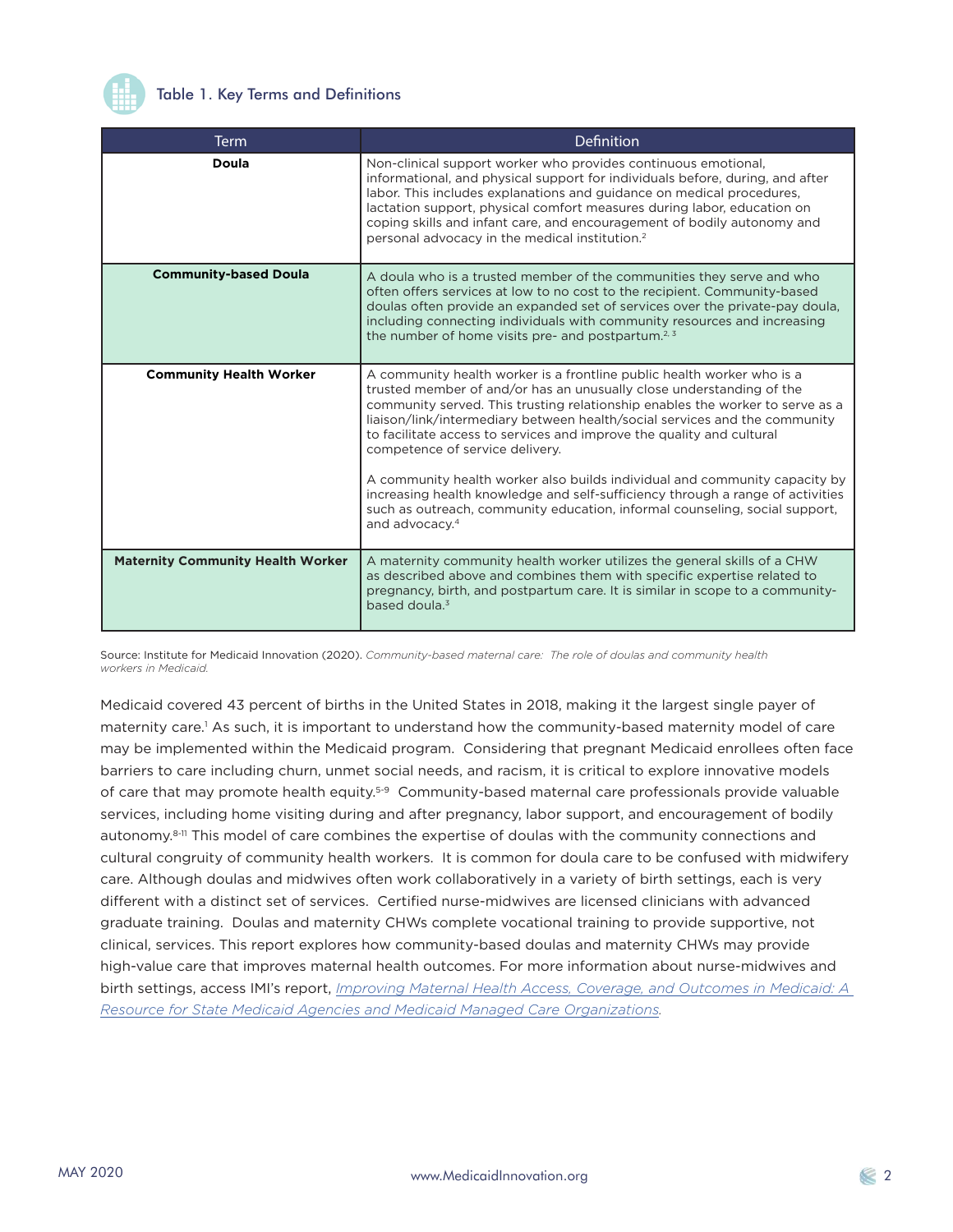# **Doula Services in Medicaid**

Doulas are health care workers who provide continuous emotional, informational, and physical support for individuals before, during, and after labor.<sup>2</sup> For example, doula services include explanations of medical procedures, lactation support, physical comfort measures during labor, education on coping skills and infant care, and encouragement of bodily autonomy and personal advocacy in the medical institution.<sup>2</sup> There are two major types of doula models: the private-pay doula and the community-based doula. The privatepay doula model includes training and practicing as birth doulas and/or postpartum doulas. Private-pay doulas typically receive training related to the birth process, emotional support, labor coping mechanisms, postpartum care, newborn care, infant sleep, and lactation.8 Upon completion of training, private-pay doulas typically establish a small business using an entrepreneurial, private practice framework in which doulas become their own practicing entity rather than working as part of a collective.<sup>2</sup>

The community-based doula model utilizes the community health worker (CHW) framework to provide culturally appropriate support to women in underserved communities.<sup>2</sup> Like CHWs, community-based doulas are trusted members of the communities they serve and offer services at low to no cost, relying on other funding mechanisms (e.g., community grants) to supplement their fees.<sup>2,3</sup> The services are often more expanded than those of a traditional private-pay doula and may include an increased number of home visits during the prenatal and postpartum period, referral services to relevant social programs, and care coordination between different health care providers.<sup>3</sup> Unlike the private-pay doula model in which doulas act as individual entrepreneurs, community-based doulas often work as part of an organization or collective.<sup>2</sup>

# *Outcomes for Doula Services*

The evidence on doula services demonstrates an associated reduction in overall rates of maternal and infant mortality and morbidity. A Cochrane systematic review found that women with continuous support during labor were more likely to have spontaneous vaginal birth and less likely to report negative feelings about their childbirth experience.<sup>10</sup> The report also noted that while having support through various roles reduced relative risk of cesarean birth by 25 percent, the presence of a doula decreased this risk by 39 percent.<sup>10,12</sup> Furthermore, the report found that during labor, individuals provided with continuous support were less likely to use pain medication or epidural anesthesia and had a lower rate of vacuum- or forceps-assisted birth.<sup>9</sup> Evidence also suggests that doulas are associated with shorter births, on average about a 40-minute reduction, and higher Apgar scores for infants at birth.<sup>10</sup> Finally, observational studies of "extended" doula models inclusive of pregnancy and postpartum periods (similar in scope to community-based doulas) have found that doula services are associated with higher rates of breastfeeding initiation, particularly among low-income and racially/ethnically diverse individuals.<sup>13, 14</sup> The American College of Obstetricians and Gynecologists (ACOG) and the Society for Maternal-Fetal Medicine (SMFM), the preeminent professional associations for obstetric care, report that continuous labor support by a doula is "one of the most effective tools to improve labor and delivery outcomes."15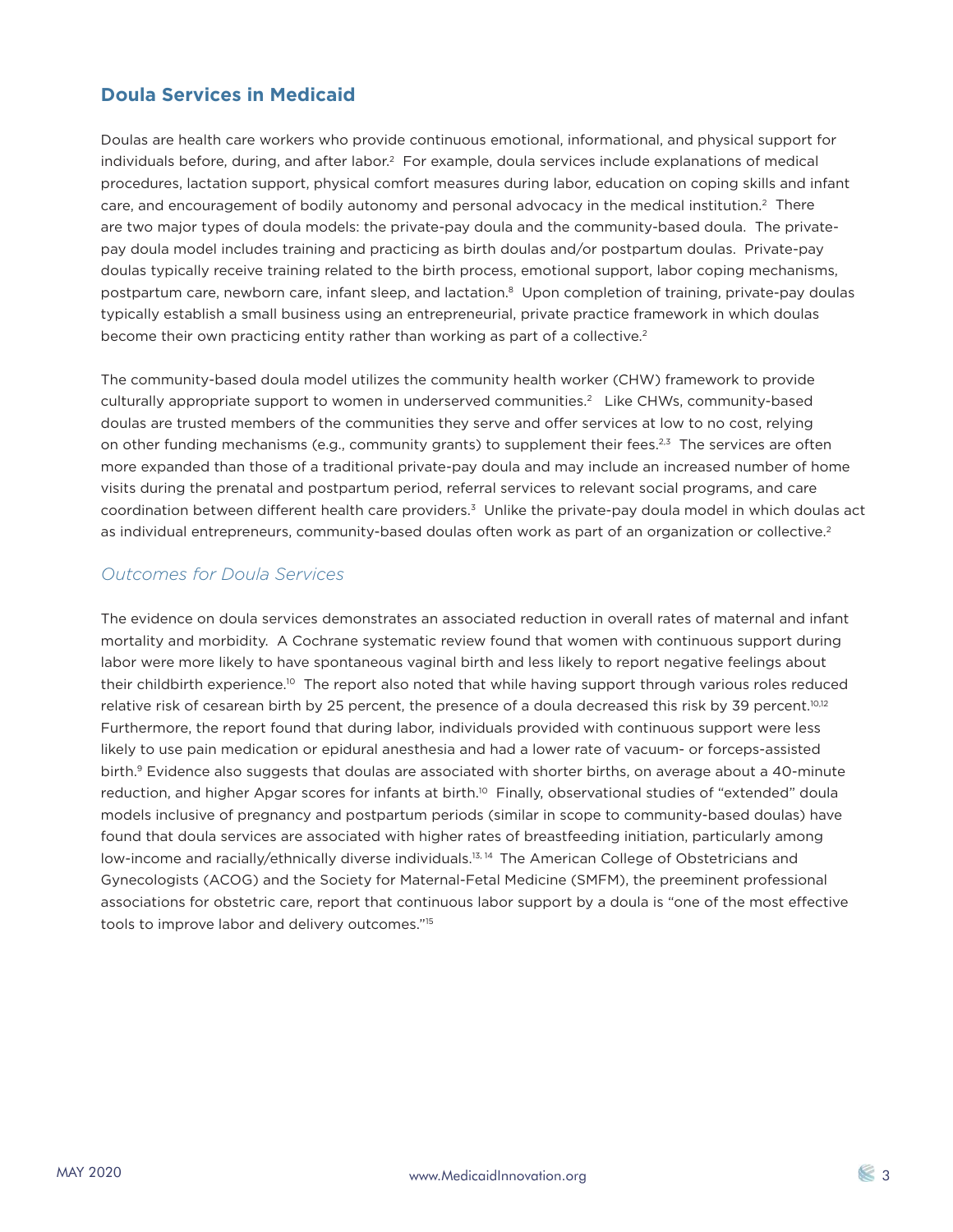In an attempt to systematically monitor and evaluate community-based doula programs, HealthConnect One, a leading community-based doula organization, launched Doula Data in 2008. The online platform captured data from eight community-based doula organizations, six of which receive federal support. During the 2008-2012 period, of the 592 women served by community-based doulas, the vast majority were low income (i.e., 87% were WIC eligible), 33 percent were black, and 47 percent were Hispanic.<sup>3</sup> Almost half (42%) of the recipients of community-based doula services had one or more health conditions associated with adverse pregnancy and birth outcomes, such as overweight, diabetes, and heart disease. When comparing the outcomes of this population with the CDC Pregnancy Risk Assessment Monitoring System (PRAMS) data, women served by community-based doulas were found to breastfeed longer (74.49% at six weeks compared to 53.43%) and were more likely to engage in exclusive breastfeeding (37.14% at six months compared to 16.81%).<sup>3</sup> These differences were even more pronounced for black (39.13% compared to 7.39%) and Hispanic (64.86% compared to 32.72%) women. In addition, analysis of the Doula Data found lower cesarean birth rates for those enrolled in community-based doula programs compared to a sample of participants from the PRAMS dataset  $(24\%$  compared to  $30\%$ .<sup>3</sup> However, limitations exist in comparing outcomes between the two data sets. Currently, the Doula Data platform is no longer active. Future research should continue to explore the impact of community-based doula care for the Medicaid population, including developing effective, user-friendly ways to collect evaluative data from various community-based doula organizations.

The following case study from HealthConnect One demonstrates the replicability and successful implementation of a community-based doula model. HealthConnect One's program has been implemented across the nation and is recognized as an Association of Maternal and Child Health Programs (AMCHP) Innovation Practice. In 2014, the organization released *The Perinatal Revolution*, which shared and contextualized recommendations from an expert panel regarding the HealthConnect One Community-Based Doula Home Visiting Program. Among the various sites, a key barrier to sustainability has been challenges with Medicaid reimbursement and contracting with managed care organizations (MCOs).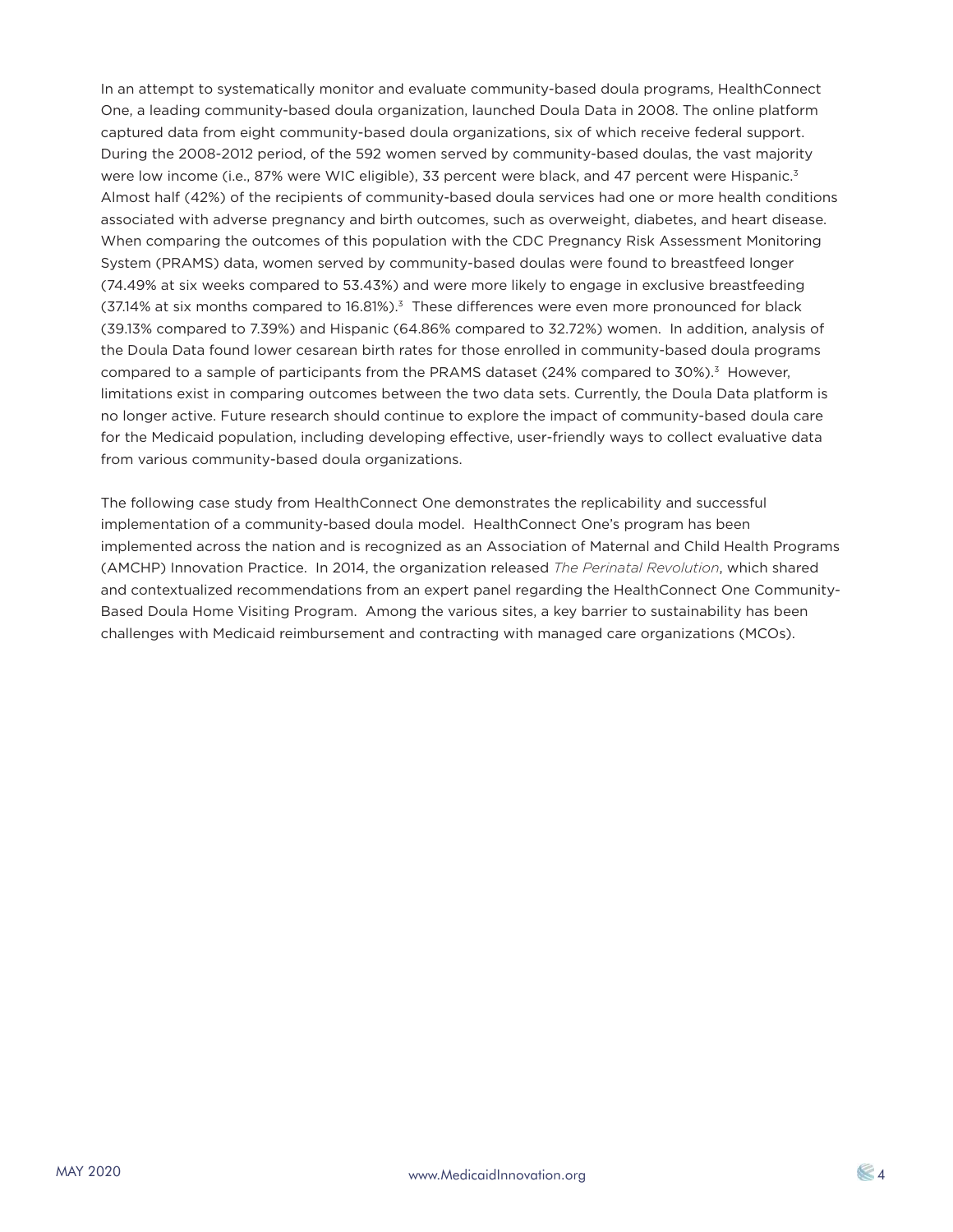

## **Leveraging Community-Based Doulas for the Medicaid Population**

**Initiative:** HealthConnect One Community Based-Doula Home Visiting Program **Organization: HealthConnect One Location:** Various locations across the United States. **Phase of Initiative:** Implementation and Evaluation Stage

HealthConnect One's (HC One's) community-based doula program improves infant health, strengthens families, and establishes supports to ensure ongoing family success. Across the nation, HC One connects underserved women to women in their community who are specially trained to provide support during the critical months of pregnancy, birth, and the immediate postpartum period for a period of at least six months.

Each community-based doula spends up to 100 hours with each family they serve, providing services such as pregnancy and childbirth education; early linkage to health care and other services, including prenatal, postpartum, and infant care services, with case management; encouraging parental attachment such as talking, reading, and playing with the baby before and after birth; labor coaching, including breathing and relaxation techniques; pain management; support for decision-making; problem-solving; and explaining hospital procedures; breastfeeding promotion and counseling, before and after birth; and parenting anticipatory guidance, including realistic expectations for infant development and care.

Depending on location, the Community-Based Doula Home Visiting Program has been financed in different ways, utilizing both public and private funds. It was found that most of their doula programs (96%) serve women insured by Medicaid but less than 5 percent of programs are currently funded by Medicaid.

## *The team at HealthConnect One identified the following challenge to implementation:*

HC One has had difficulty establishing contracts with managed care organizations, having stalled at the negotiation stage. Financial security is essential for program stability; therefore Medicaid reimbursement requires both direct reimbursement and support from Medicaid managed care as part of a blended funding approach.

*The team at HealthConnect One identified the following recommendations for state Medicaid agencies and managed care organizations to consider:* 

- Consider the overlap of services with those of community-based doulas and CHWs and reimburse accordingly.
- Establish reimbursement rates within a range that does not change significantly from year to year. Collaborate with the Department of Labor on the development of an algorithm that estimates the percentage of living wage by geography.
- Explore value-based care approaches where part of the projected savings is used for sustainability of perinatal services.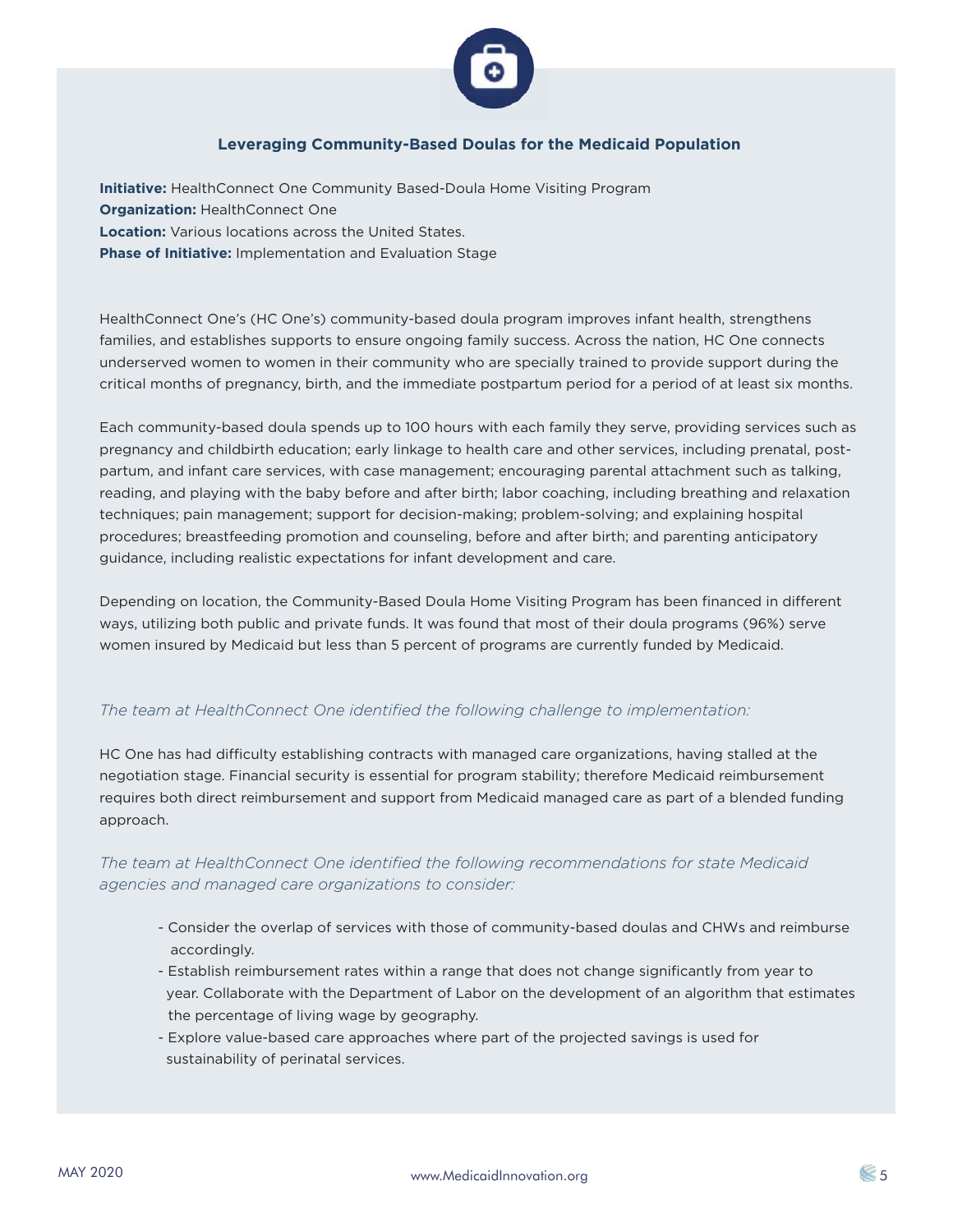# *Value Proposition of Doulas in the Medicaid Population*

Doula services are associated with improved health outcomes that result in increased cost savings. A recent study compared rates of preterm and cesarean birth among Medicaid recipients with prenatal access to doula services (non-medical maternal support) with similar women regionally and modeled the potential cost-effectiveness of Medicaid coverage of doula services.16 The study found that women who received doula support had lower preterm and cesarean birth rates than did Medicaid members regionally (4.7% vs. 6.3%, and 20.4% vs. 34.2%). After adjustment for covariates, women with doula services had 22 percent lower odds of preterm birth. Cost-effectiveness analyses indicated potential savings associated with doula support reimbursed at an average of \$986 (ranging from \$929 to \$1,047 across states).<sup>16</sup> Of note, these savings were limited to the variables of preterm birth and cesarean birth hospital charge savings. In addition, the study was conducted in a single state, which limited the generalizability of the findings to other state Medicaid programs. However, the potential cost savings associated with doula interventions cannot be ignored.

There are potential cost-savings in reducing the overall cesarean birth rate. Vaginal birth after cesarean birth (VBAC) rates hover at 10 percent, with most women experiencing a repeat cesarean birth.<sup>17</sup> The savings associated with avoiding the first cesarean section can also be compounded over a person's entire childbearing years. The same is true for reduction in preterm birth and the long-term costs associated with infant care, particularly in the first year of life. In a theoretical model of 1.8 million women, the approximate number of nulliparous women giving birth annually, it was postulated that if professional doulas attended all first births, there would be markedly improved outcomes in the first and second births of this theoretical cohort. Each professional doula was potentially cost saving up to \$884. A costeffectiveness analysis (measured in quality-adjusted life years, or QALYs) included the costs of deciding to have a doula and the health effectiveness of that decision and found that doulas were cost-effective up to \$1,360 per doula.<sup>19</sup> In a similar analysis, researchers found that if every low-risk birth in Wisconsin were attended by a doula, there would be nearly \$29 million in savings, based on 2010 data.<sup>20</sup>

# *Medicaid Reimbursement of Doula Services*

As states begin to consider coverage for doula services under Medicaid, payment is often tied to the standard number of engagements of a private-pay doula. This typically includes one to two prenatal home visits, ongoing communication via email/texting/and phone calls, support during birth, and one to two postpartum visits. In contrast, community-based doula services may be more expansive, including a greater number of home visits, care coordination, and connection to community supports.<sup>2,3</sup> Medicaid reimbursement that does not encapsulate the full range of services provided by community-based doulas might present a barrier to the sustainability of community-based doula programs and collectives. As mentioned previously, one study evaluating sustainable funding streams for community-based doula services found that 96 percent of the 98 programs surveyed serve women who are insured by Medicaid, with 32 percent of those patients covered by managed care organizations (MCOs).<sup>21</sup> Most of these programs were funded by private organization grants, with less than 5 percent being reimbursed directly by Medicaid. All respondents in the study reported funding barriers as their greatest challenge, with 67 percent of respondents identifying Medicaid reimbursement for doula services as their top policy priority.21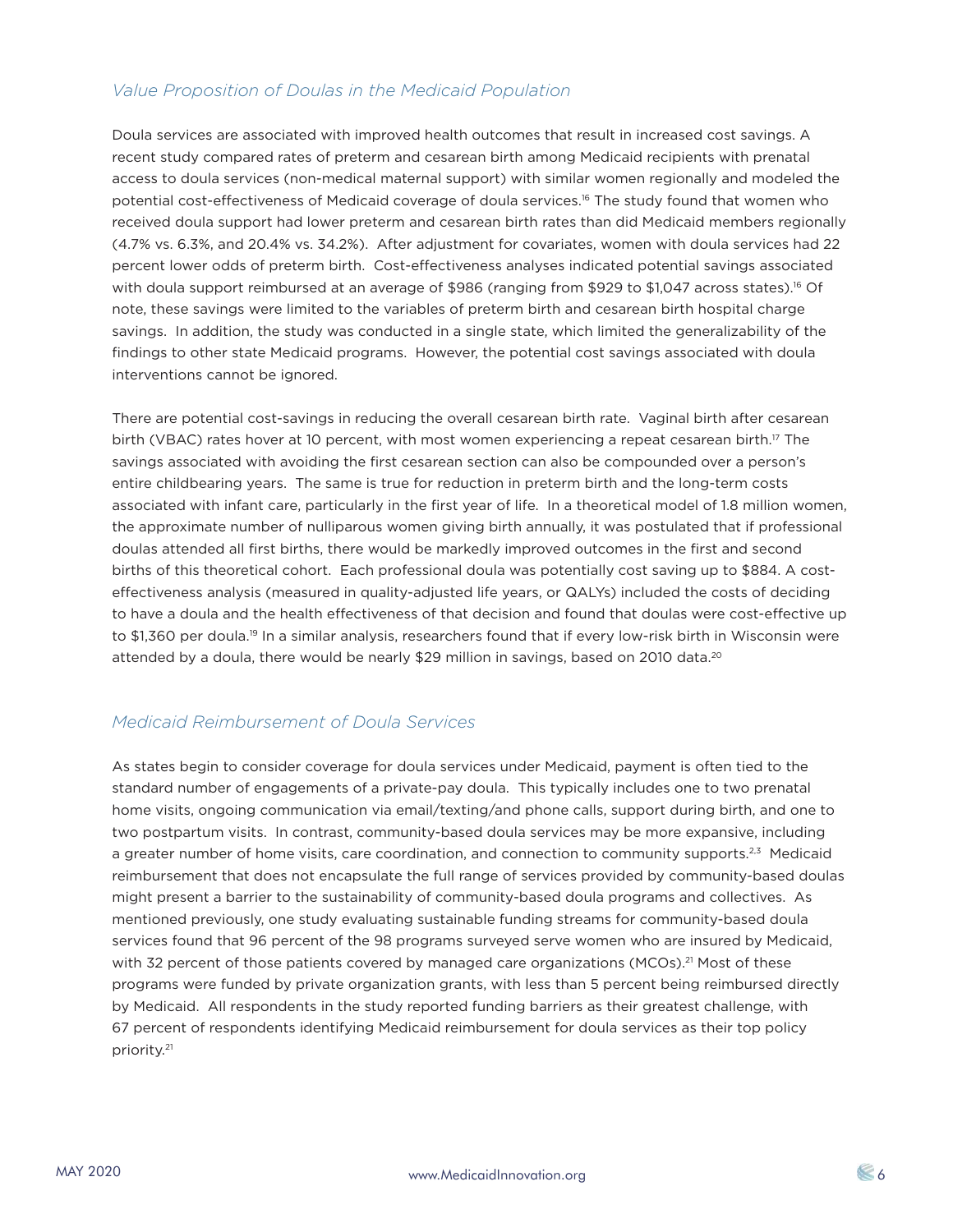## *State Plan Amendments*

One option available to state Medicaid agencies, through the revised CMS preventive service rule (2334- F), is to amend their state plans to cover doula services. This rule gives states the option to reimburse non-licensed providers and preventive services when recommended by a physician or other licensed medical provider. To be approved to cover non-licensed preventive services, states must submit an amendment of their state Medicaid plan that includes the scope of services and who may provide those services. The amendment must define the qualifications, education, credentialing, and any registration that the state will require of the non-licensed individuals. Minnesota and Oregon have utilized state plan amendments to provide coverage of doula services.<sup>22, 23</sup> These states have developed infrastructure to support doula services, including certification requirements, registration procedures, core competencies, scope of services, supervision requirements, and reimbursement procedures. This high bureaucratic load might present a barrier to community-based doulas, who would be required to bill independently, rather than the community doula collective billing on their behalf. For low-income, community-based doulas, this means that they must wait to be paid by Medicaid rather than receive a more consistent paycheck from their organization. In addition, community-based doulas often provide extended services, including an increased number of visits before and after birth that may exceed the number of visits eligible for reimbursement. As a result, community-based doulas may experience unique barriers to Medicaid reimbursement for their services.

#### *Minnesota*

To be eligible for Medicaid reimbursement in Minnesota, doulas must be certified by an approved training organization and register with the Minnesota Doula Registry.<sup>24</sup> Registration is a one-time \$200 fee, excluding training fees that can range up to \$800. For some doulas, registration can be cost-prohibitive. Doulas who work as part of a collective or organization must register as an independent entity, which makes it difficult to identify individual doulas who work as part of a collective. The registry also does not provide information about availability.<sup>24</sup>

According to the Minnesota state plan amendment, doulas must practice under the supervision of an enrolled Medicaid provider. The Medicaid provider uses their professional National Provider Identifier Number (NPI) to bill for services on behalf of the doula through a multi-step process as described below. Generally, providers do not charge a fee for this service.<sup>24</sup>

#### **The billing process for doula services in Minnesota includes the following:22**

- Enter the NPI for the supervising physician, nurse practitioner, or certified nurse-midwife in the rendering box in MN–ITS.
- Bill using the 837P.
- If the billing entity has an additional NPI, enter that NPI in the Pay To box in MN–ITS.
- Bill all non-labor and non-delivery sessions with S9445 and the U4 modifier.
- Bill the labor and delivery session with 99199 and the U4 modifier.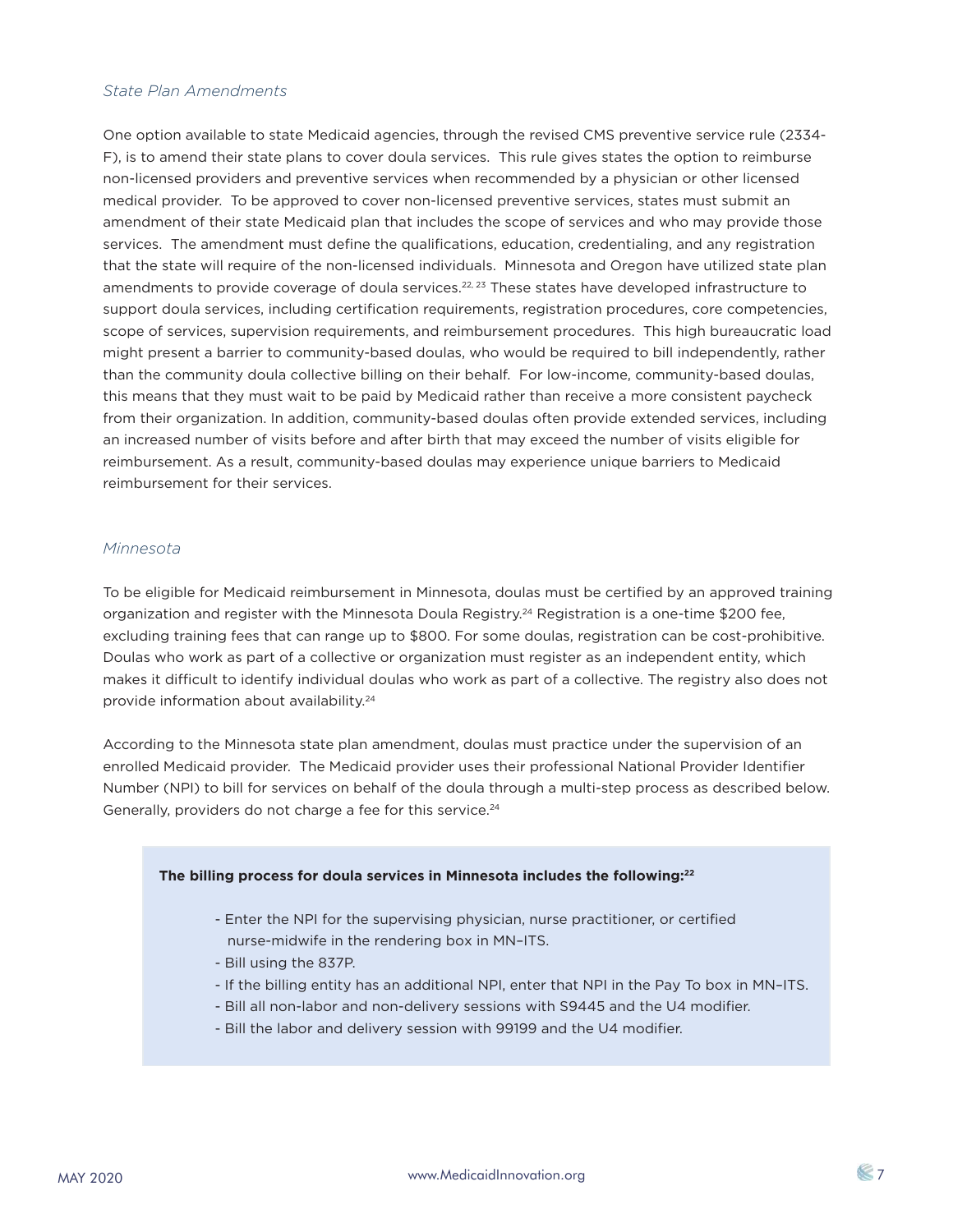Although doulas can bill for their services, Minnesota has limited reimbursement rates for up to \$25.71 for each prenatal and postpartum visit (seven visits, total maximum), and up to \$257.10 for labor and delivery.<sup>25</sup> There is no reimbursement for travel. Despite the low reimbursement rate, it has been argued that the rate is comparable to other Medicaid services in the state.<sup>24</sup> The high expense of registration, the multi-step payment process, and the low reimbursement rates has been cited as contributing factors for low rates of doula registration. As of April 2020, there were fewer than 80 doulas registered in the database.<sup>26</sup> Legislative efforts to increase the doula reimbursement rate were nearly successful in 2018, but the bill was combined into one package with several other bills that Governor Dayton ultimately vetoed.27

## *Oregon*

Doulas in Oregon must become a certified and registered "Traditional Health Worker" by completing an Oregon Health Authority (OHA)-approved curriculum and enrolling in the state registry. Doulas may complete an \$800 OHA-approved training program or receive equivalent credit from an approved program. They are also required to complete a cultural competency course.24 Doulas receive unique NPI numbers in Oregon and must enroll as a Medicaid provider or enroll with a state-approved Medicaid billing provider. When the bill was initially passed, Oregon reimbursed up to \$75 for labor and birth.<sup>27</sup> In 2017, Oregon passed a global fee-for-service rate of \$350 for two prenatal visits, continuous support during labor and birth, and two postpartum visits. Some have argued that this rate does not adequately compensate for the doula's time and hidden costs (e.g., transportation).24 However, the OHA is required to review and revise reimbursement rates every two years.<sup>27</sup> Participating Medicaid coordinating care organizations (CCOs) in Oregon must pay the flat fee to doulas not contracted with their organization but may pay doulas who are contracted as CCO providers at a higher reimbursement rate. This increase is meant to encourage and maintain a doula workforce. However, issues with contract negotiation and reimbursement rates have been cited as barriers. Doula organizations have claimed that some CCOs in Oregon are not providing coverage for doula services.<sup>22</sup> In the fall of 2019, Oregon contracted with 15 CCOs under a new set of regulations referred to as "CCO 2.0: The Future of Managed Care."28 The updated regulations began implementation on January 1, 2020, and include a focus on the social determinants of health and health equity, requiring a Traditional Health Worker Integration and Utilization Plan.<sup>29</sup> Because doulas are considered "Traditional Health Workers," this may have an impact on their integration and utilization in Medicaid CCOs.

#### *Other State Approaches*

Although Minnesota and Oregon may be experiencing some challenges, they remain national leaders. Other states have attempted to follow their example; Maryland, Virginia, Washington, Tennessee, Arizona, Illinois, California, and Rhode Island have all introduced legislation in 2020 to pilot or cover doula services as part of their state Medicaid program.<sup>30</sup> The National Health Law Program's Doula Medicaid Project continually tracks the progress of state and federal bills related to doula services and Medicaid.30 New York and Indiana came close to passing legislation that covered doula services in Medicaid, but to date have not succeeded. The initiative in New York offers important insight for other states to consider.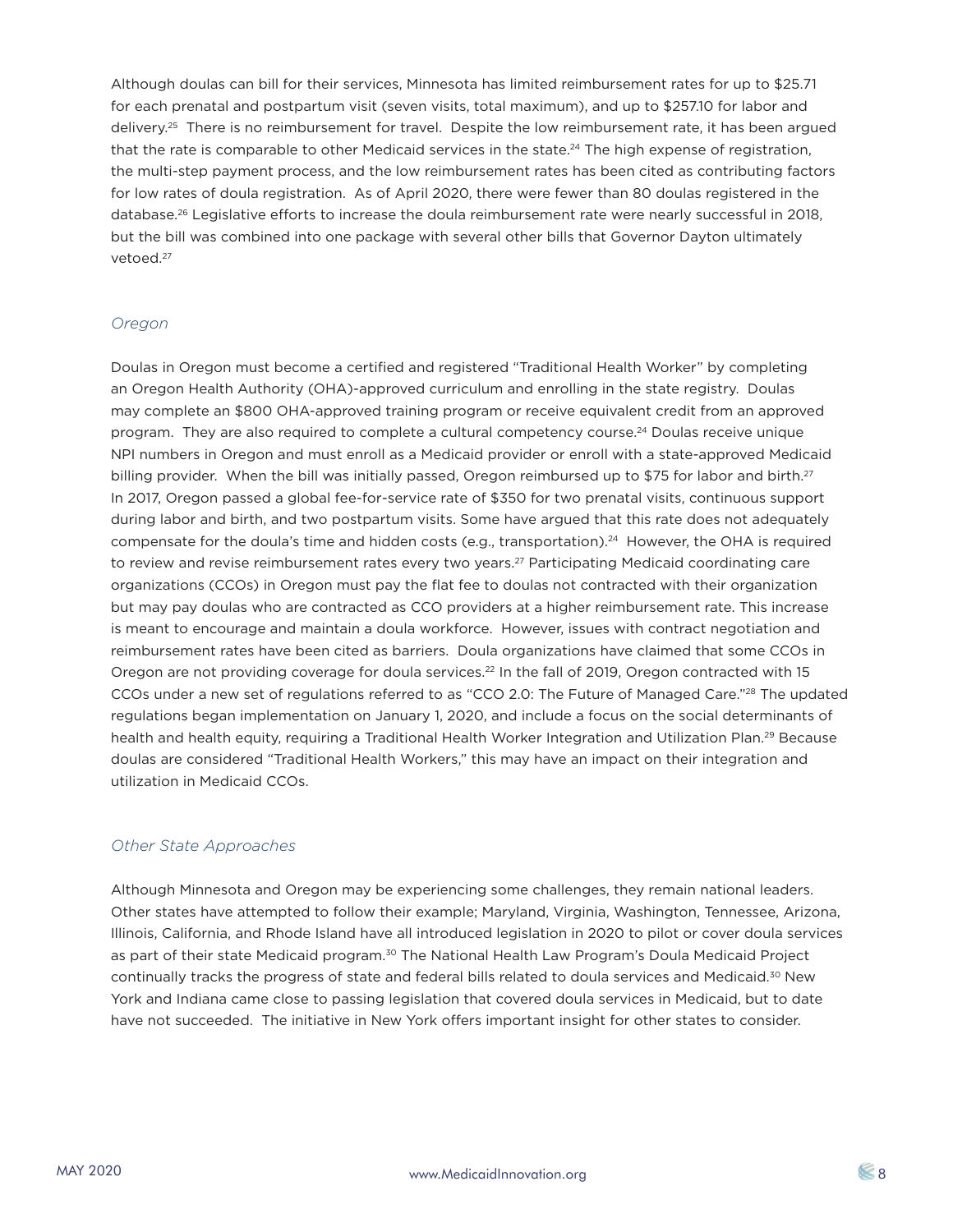#### *New York*

In April of 2018, the State of New York announced a comprehensive Medicaid doula pilot initiative to address maternal mortality and racial disparities. The pilot included requirements for attestation of doula training or a copy of the training certificate, enrollment in NY State Medicaid as a fee-for-service provider, and enrollment with each of the Medicaid MCOs participating in the pilot. The intent was to launch the initial pilot in two counties. At the time of publication the pilot had been implemented in only Erie County.<sup>31</sup> The initial pilot program received a hesitant response from doulas in the state, who had concerns about using the payment model of the medical institution rather than serving the client directly.<sup>31</sup>

In 2019, the state legislative body passed a bill that would mandate specific doula certification requirements, including completing a state-sanctioned training course, passing an examination, and paying a certification fee of \$40. Doulas would be required to demonstrate "good moral character" in order to be certified, and "only those certified may provide doula services."<sup>32</sup> While this legislation was attempting to create uniform certification, it remains controversial in the doula community. In an open letter to the New York State Assembly, the community-based doula organization Ancient Song voiced concern that their training might not receive state approval (the requirements of which have not yet been defined), which means that their doulas might not be able to practice as "certified doulas" in New York, a term that has been used by many doula training organizations.<sup>33</sup> The letter also expressed frustration around the requirements of an additional state examination and the definition of "moral character."<sup>33</sup> As of April 2020, the governor's office and the bill's sponsor were working to address the concerns of the doula community, with plans to amend the legislation and send it back to the legislature for consideration.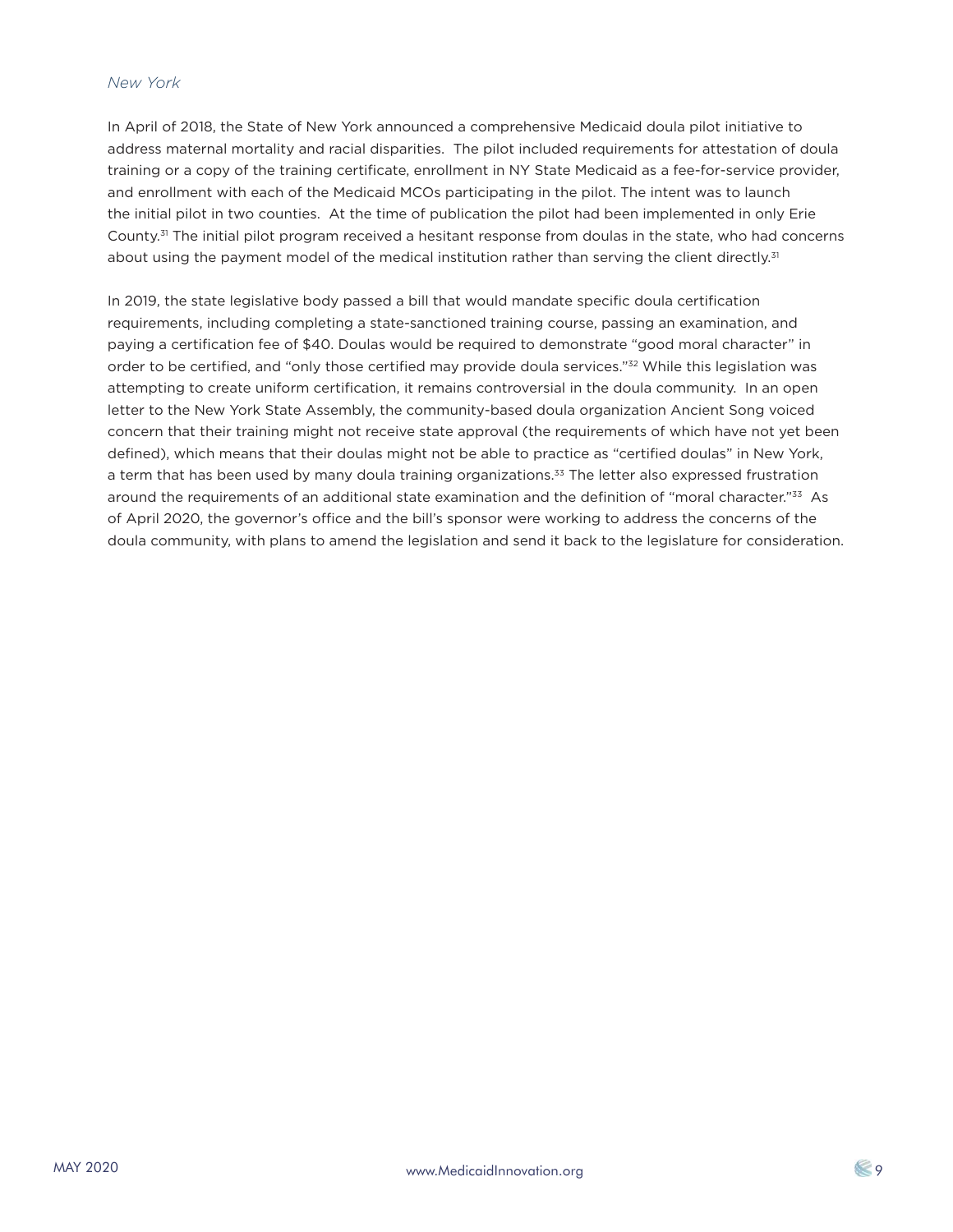# **Examples of Community-Based Doula Programs Serving the Medicaid Population**

The Institute for Medicaid Innovation completed an environmental scan to identify organizations across the United States focused on eliminating maternal health disparities that also build community connections. Through a widely distributed request-for-information form, the scan included evaluation criteria such as the proportion of the Medicaid population served, use of innovative approaches to care, stage of implementation, location, reported health outcomes, major barriers, and strategies for success.

Below are examples of organizations that were identified as innovators. It is worth noting that several of the entities highlighted below are predominately hospital-based or -affiliated. This could have implications for their funding structures, including billing Medicaid for doula services. Future research should explore whether this might be a preferred model, as services can be billed as part of a health system rather than as independent reimbursement.

#### **Mountain Area Health Education Center: Mothering Asheville**

#### *Buncombe County, North Carolina*

Mothering Asheville is one of the few community-based doula programs embedded in a health clinic in the country. It emphasizes creating systemic change in the way that women in Asheville access and utilize care. Key lessons learned include ensuring authentic community engagement through establishing trust, listening to what community members want, and including community members as paid experts in program development.

#### **Boston Medical Center: Birth Sisters Program**

#### *Boston, Massachusetts*

The Birth Sisters Program is a hospital-run model of community doula support serving childbearing people with social and medical risk factors for poor outcomes. This innovative model of doula support is integrated into a hospital maternity service. Birth Sisters are employees of the hospital's OB/GYN department. Their key lessons learned include hiring a skilled manager to support doulas around complex medical and psychosocial circumstances, building relationships with the health care team, and ensuring that the doula voice is heard on the health care team. This allows the Birth Sisters to navigate maternity care services with its clients easily and to promote communication between the mother and her providers.

#### **San Francisco Support Sisters**

#### *San Francisco, California*

This early-stage initiative is a partnership between the University of California San Francisco and Zuckerberg San Francisco General Hospital health systems, the SF Department of Public Health, and two community-based organizations (Sister Web Community Doula Network and the Homeless Prenatal Program) to design and pilot a San Francisco-wide CHW-Doula ("Support Sister") program. Among key lessons learned, SFSS emphasized the significant time spent on relationship building between the individuals leading this process, to ensure alignment of goals, agreement about the process, and understanding about what is required for authentic community-health system partnership.

#### **HealthNet Community Doula Program**

#### *Los Angeles, California*

The HealthNet Community Doula Project is a collaborative effort that has funded the foundational structure of a community-based organization to develop policies and protocols, workflows, and tracking and reporting mechanisms; provided office space; and sponsored events in the community to promote the program while inviting the doulas to attend and participate in the events. Key lessons learned include the need to support the development of the CBO. In addition, they realized that the FFS model for doulas was not a sustainable employment model. HealthNet (a Medicaid Managed Care Organization) was able to take a step back and switch over to a salaried employment model so that the doulas are paid monthly for a set number of births/visits. This allows the doulas to focus on the work and the clients without having to focus on attaining a set number of clients per month. The biggest lesson learned was that the doulas need to have agency over the decisions that are made around the structure of their work to allow for fidelity to the uniqueness of the community doula model.

Source: Institute for Medicaid Innovation (2020). *Community-based maternal care for the Medicaid population*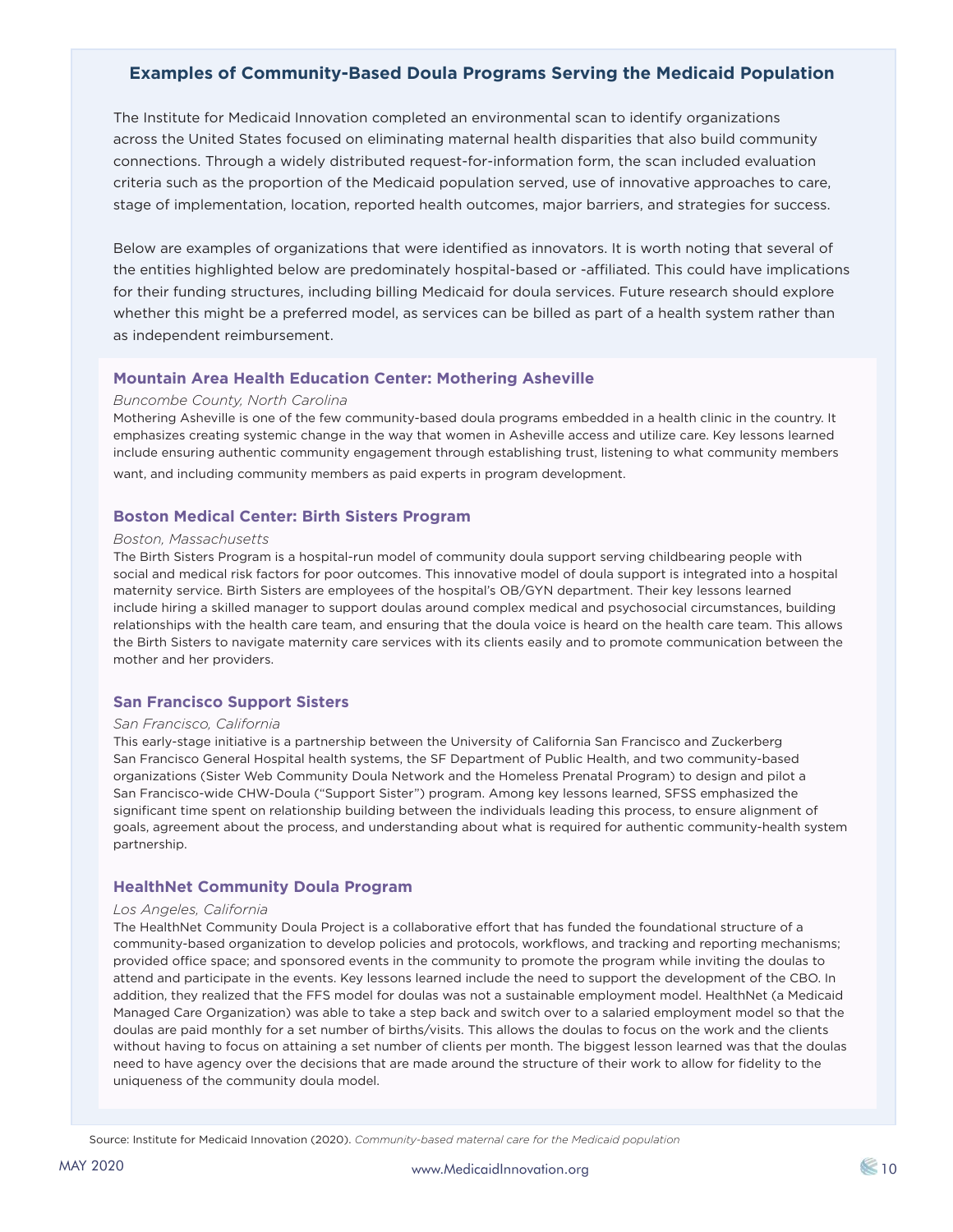# *Training and Certification*

Although training and certification are not mandatory for practice, many doulas choose to become certified.24 More than 100 independent organizations in the United States provide doula training and certification, each with its own curriculum and requirement. Table 2 provides more detail regarding the three primary certification organizations, their requirements, and the cost of certification. It is important to note that the cost of the certification programs might represent a barrier for low-income individuals seeking to become certified doulas, which in turn might limit access to community-based doulas for marginalized populations seeking services.<sup>2</sup> In addition, these training curriculum might not include a focus on community-based doula skills, social justice training, and a broader understanding of and ways to combat systemic racism in the health system.

Matching federal funds for Medicaid depends on services provided by or recommended by a licensed provider. The lack of uniform certification for doulas can create obstacles to Medicaid coverage for doula services, particularly for doulas who operate outside of the traditional doula model and include CHW services in their practice.<sup>24</sup> Minnesota and Oregon attempted to address this barrier by creating a list of state-approved doula training and certification programs. New York attempted to create universal training and certification standards for the state but was met with resistance from the doula community.



## Table 2. Examples of Doula Training and Certification Requirements

| <b>Organization Name</b>                                                                                                | Training & Ceritfication Requirements                                                                                                                                                                                                                                                                                                                                                                                               | Cost                                   |  |
|-------------------------------------------------------------------------------------------------------------------------|-------------------------------------------------------------------------------------------------------------------------------------------------------------------------------------------------------------------------------------------------------------------------------------------------------------------------------------------------------------------------------------------------------------------------------------|----------------------------------------|--|
| <b>Childbirth and</b><br><b>Postpartum Professional</b><br><b>Association (CAPPA)</b><br>URL:<br>https://www.cappa.net/ | <b>Key Requirements:</b><br>- Attend a CAPPA Labor Doula training class.<br>- Attend a minimum of three labors/births as a doula.<br>- Create a resource list with information on local support for<br>parents.<br>- Pass the multiple choice exam and essays in CAPPA<br>Academy. An 85% passing grade is required.<br>- Pass the Scope of Practice Pretest. A 100% passing grade<br>is required.                                  | \$650 to \$750 in<br>addition to books |  |
| <b>Doulas of North America</b><br>(DONA)<br>URL:<br>https://www.dona.org/the-dona-<br>advantage/about/                  | <b>Key Requirements:</b><br>- Attendance at a DONA approved birth doula workshop<br>(valid for 4 years from completion)<br>- Provide birth doula labor support to several clients and<br>their families (3 clients)<br>- Creation of Local Area Resource List (45 resources in<br>approved categories)<br>- Essay on the Value and Purpose of Labor Support<br>- Written Reference from Perinatal Health Professional and<br>Client | \$700-\$1.100                          |  |
| <b>Childbirth International</b><br>URL:<br>https://childbirthinternational.com/<br>portfolio/birth-doula-training/      | <b>Key Requirements:</b><br>- Reflective Practice Assignment<br>- Physiology exams (online, open book)<br>- Birth evaluations for 2 clients<br>- Childbirth class survey<br>- Book reviews for 2 books<br>- Module evaluations                                                                                                                                                                                                      | \$725 or \$680<br>online               |  |

Source: Institute for Medicaid Innovation (2020). *Community-based maternal care for the Medicaid population.*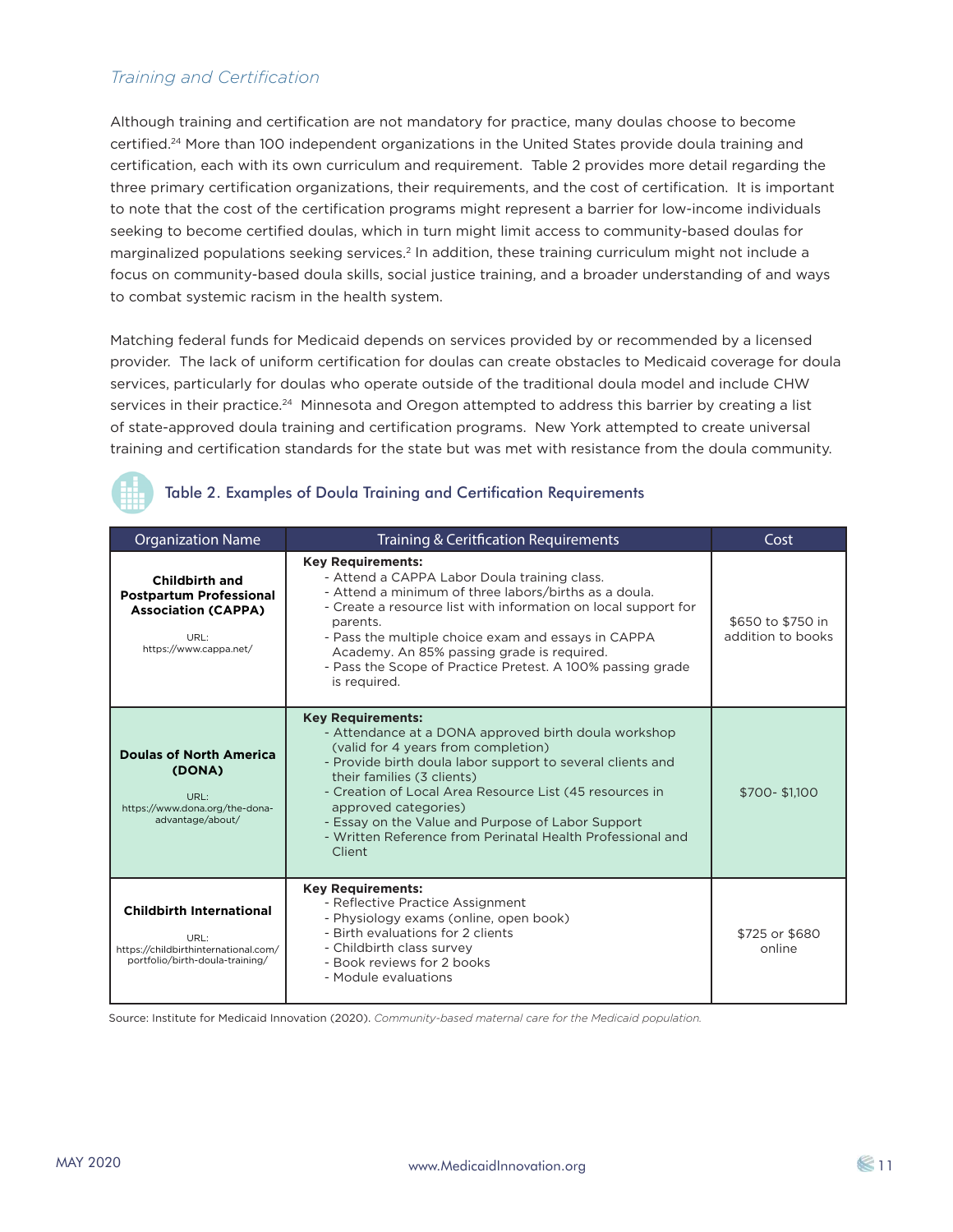Doulas provide high value care that is associated with improved maternal health outcomes such as increased rates of breastfeeding, lower rates of cesarean sections, and increased satisfaction with one's birth experience.<sup>10,13</sup> In addition, doula services may be associated with cost savings.<sup>16</sup> However, doula services are rarely covered by Medicaid, and as a result, community-based doula programs experience challenges in providing services to the Medicaid population. Clinical, research, and policy opportunities to increase access and coverage for doula services can be found at the end of this report.

# **Maternity Community Health Worker Services in Medicaid**

The term community health worker (CHW) represents a broad spectrum of services—including "generalists," who assist with a wide variety of health needs in their community, or "specialists," who focus on one issue area or task (such as maternity CHWs).<sup>34</sup> In 2009, the U.S. Department of Labor developed an occupational classification for CHWs (SOC 21-1094). The Patient Protection and Affordable Care Act (2010) recognized the integral role that CHWs play on the health care team, defining a CHW as a person who promotes health or nutrition within the community in which the individual resides by doing the following:35

- serving as a liaison between communities and healthcare agencies;
- providing guidance and social assistance to community residents;
- enhancing community residents' ability to effectively communicate with healthcare providers;
- providing culturally and linguistically appropriate health or nutrition education;
- advocating for individual and community health;
- providing referral and follow-up services or otherwise coordinating care; and
- identifying and enrolling eligible individuals in federal, state, local, private, or nonprofit health and human services programs.

A series of participatory research projects that have centered on CHWs have produced a list of ten core roles of CHWs, along with their essential skills and qualities.<sup>36, 37</sup> These include cultural mediation among individuals, communities, and health and social service systems, culturally appropriate health education and information, and care coordination, case management, and system navigation. $37$  The National Academy for State Health Policy (NASHP) has identified state activity to integrate CHWs into health care systems in all but three states (Alabama, Tennessee, and Wyoming).38 For many states, this includes covering CHW services under Medicaid. In 2014, CMS issued a rule allowing for Medicaid payment opportunities for preventive services by unlicensed individuals, including CHWs.39

# *Outcomes for Community Health Worker Services*

Research evaluating the impact of CHWs specifically during pregnancy is quite limited. However, there are small-scale programs that have demonstrated the potential benefits of this model of care. For example, maternity CHWs in Arizona's Health Start program have provided families with one or more self-identified social and/or medical risk factors with education on prenatal care, support, and advocacy services; referral services to the appropriate level of care (for pregnant and postpartum women); and home visits for the first two years of a child's life. Mothers who participated in this program were more likely to have a normal birthweight infant than non-Health Start mothers with similar risk factors. Hispanic women were three times as likely to have a normal birthweight infant compared to Hispanic mothers not participating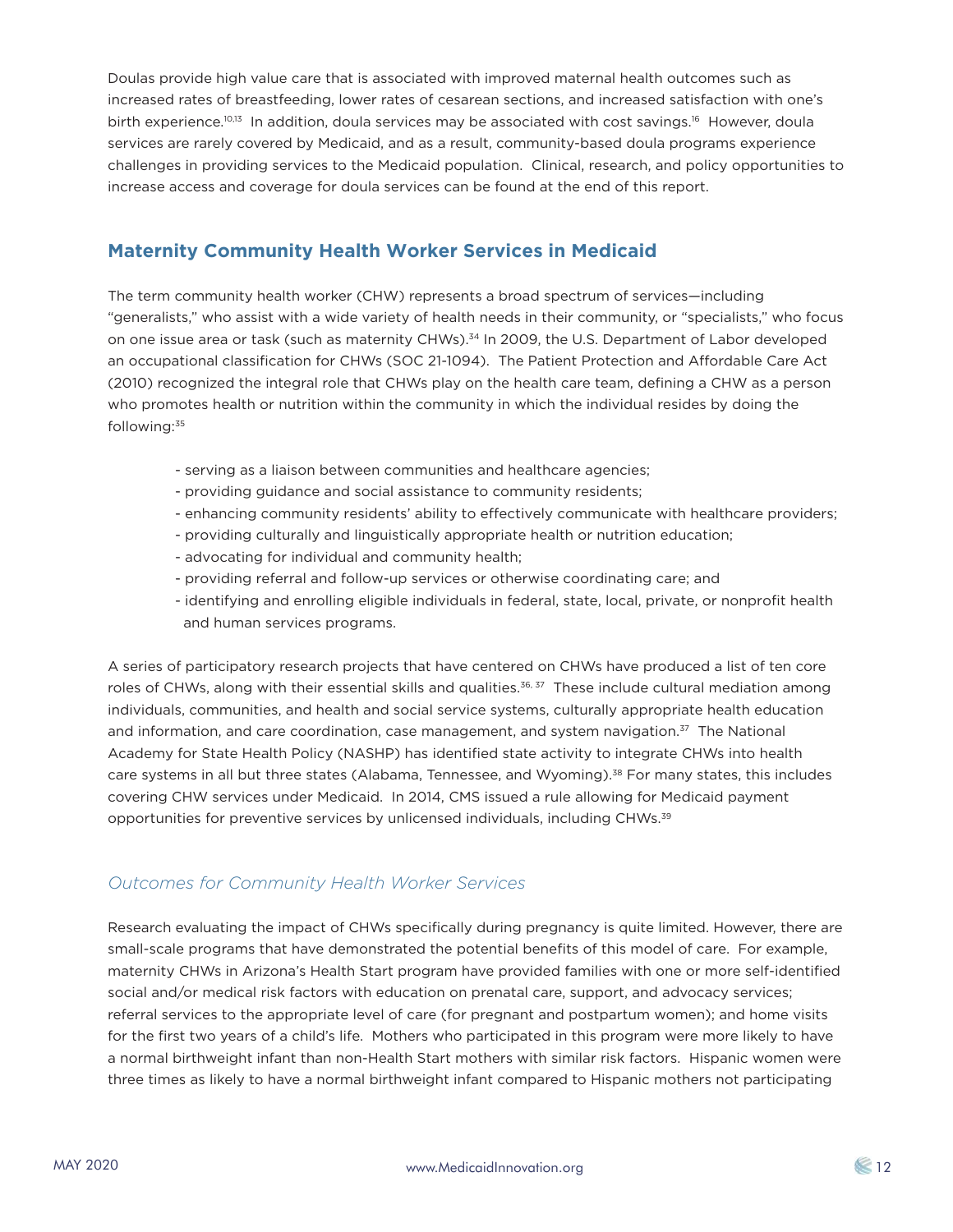in the program.<sup>40</sup> Similarly, an evaluation of maternity CHW program, MOMobile, found that their program was associated with increased rates of breastfeeding initiation and decreased rates of maternal depression.<sup>41</sup>

Although not related to pregnancy, recent studies have shown that employing CHWs in primary care reduced hospital stays by 65 percent and doubled the rate of patient satisfaction.<sup>42</sup> Evidence also suggests that Medicaid enrollees who received CHW interventions may have improved access to preventive and social services.<sup>43, 44</sup> These studies evaluated general CHWs, not maternity CHWs, but they do provide an evidence base for future researchers to investigate the potential health and cost benefits of investing in and evaluating CHW programs that specifically target maternal and infant health outcomes.

Research has demonstrated that CHWs are a worthwhile investment. The Penn Center for Community Health Workers found that for every dollar Penn Medicine invested in their evidence-based CHW program, they had a return on investment of \$1.80.<sup>45</sup> To date, the Penn Center has not adapted the program to encompass maternity services, creating their own maternity CHW model, but are exploring this option. In addition, a recent economic evaluation of an intervention utilizing the Individualized Management for Patient-Centered Targets (IMPaCT) model, which trains CHWs to provide tailored social support for high-risk patients, found that for every dollar invested in the program, there would be a return of \$2.47.<sup>46</sup> Currently, there is limited research on the return on investment for maternity community health workers.

# **Examples of CHW Programs Serving the Medicaid Population**

Through a national environmental scan of community-based maternal support initiatives, the Institute for Medicaid Innovation identified maternity community health worker programs that are focused on eliminating disparities and supporting their communities. Methods for this scan can be found on page 10. Below are a couple of examples of organizations that were identified as innovators.

#### **Buffalo Prenatal Perinatal Network**

#### *Buffalo, New York*

BPPN works collaboratively with social services agencies, hospitals, and other resources such as behavioral health providers. BPPN CHWs provide intensive case management, including assisting with securing health care coverage, housing, food, and clothing to stabilize the family. They ensure that women and children attend all medical appointments by arranging for transportation or transporting the patient themselves. They also are a Healthy Families site offering home-based parenting programs and work with parents on parenting, child development, prevention of child abuse, and self-sufficiency. They work with families until the child is age 5. BPPN also has a Responsible Fatherhood Initiative that offers a 13-week support group for dads focusing on topics such as personal development, disciplining children, and engaging with children. Also, women receive resources on family planning and basic essentials for mom and baby, breastfeeding, and postpartum depression.

#### **Gateway's Dasher CHW Maternity Program**

#### *Lehigh Capital Zone, Pennsylvania*

By partnering with Dasher, a community health worker organization, Gateway is supporting an effort for Medicaid enrollees to partner with low-income, economically fragile employees who are paid a living wage and are on the journey to becoming economically stable. Some of Dasher's employees are former Medicaid recipients and were themselves low income. Employment of this workforce and use of this employee engagement model lead to lower turnover and therefore longer-lasting relationships in the community. Ensuring that CHWs have the training needed to rapidly build trust and continuously work to solve member issues in a quick, confidential, and culturally appropriate way is critical.

Source: Institute for Medicaid Innovation (2020). *Community-based maternal care for the Medicaid population*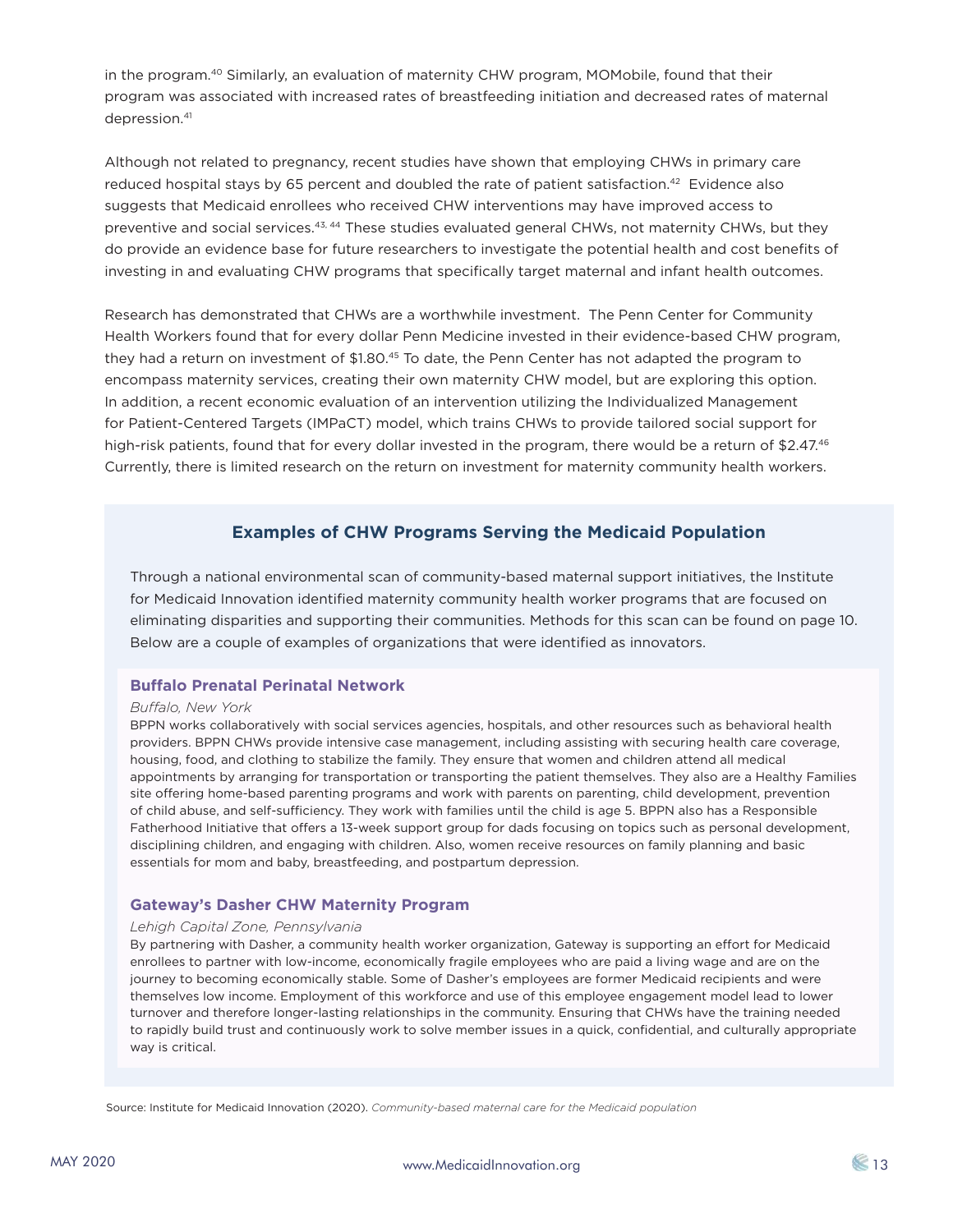# *Community Health Worker Medicaid Reimbursement*

Although most state Medicaid agencies allow reimbursement for CHW services, the mechanisms and programs vary across the country. Some states have created specific offices and/or agencies for CHWs through 1115 waivers, while others have implemented mandates for Medicaid MCOs as part of their state plan amendment.38 Examples of mechanisms that states have used to provide coverage for CHW services under Medicaid are highlighted in Table 3. Most states use a combination of these methods in addition to local, state, and federal grants.

Medicaid MCOs may contract with CHW services, paying for it as an "administrative expense."47 As such, CHWS are not independent providers of care per se (which is different from a doula, who would operate as a contracted care provider, and whose services would be included as part of the MCO's negotiated capitated rate with the state), but are instead employed by the MCO to provide services to enrollees. While doulas' employment costs can be considered as part of quality-improvement efforts, CHWs would likely be considered as a "human capital" administrative cost.<sup>48</sup> If MCOs work with an outside organization to access CHW services, then the administrative cost would likely be an "outsourced function."

# Table 3. State Approaches for CHW Medicaid Coverage

| <b>Potential Coverage</b><br>Mechanism | Explanation                                                                                                                                                                   | <b>State Example</b>                                                                                                                                                                                                                                                                                                                                                                                                                                                                                                                                                                                                                                                                                                                                           |
|----------------------------------------|-------------------------------------------------------------------------------------------------------------------------------------------------------------------------------|----------------------------------------------------------------------------------------------------------------------------------------------------------------------------------------------------------------------------------------------------------------------------------------------------------------------------------------------------------------------------------------------------------------------------------------------------------------------------------------------------------------------------------------------------------------------------------------------------------------------------------------------------------------------------------------------------------------------------------------------------------------|
| 1115 Waivers                           | These waivers allow states<br>to experiment with Medicaid<br>delivery models and payment<br>mechanisms.                                                                       | In <b>Washington</b> , the 1115 waiver allows CHWs to be paid as a<br>part of Medicaid value-based payment. CHWs can be part of<br>Washington's Health Homes, which allows them to receive<br>Medicaid funding for each patient served. <sup>38</sup><br><b>New Mexico</b> has an Office of Community Health Workers within<br>its Department of Health. Through a Medicaid 1115 Waiver,<br>Centennial Care (New Mexico's Medicaid program) has leveraged<br>contracts with MCOs to support the use of CHWs in serving<br>Medicaid enrollees. CHW salaries, training, and service costs are<br>allocated as MCO administrative costs (rather than as a medical<br>expense) and are embedded in capitated premium rates paid to<br>Medicaid MCOs. <sup>38</sup> |
| <b>State Plan Amendments</b>           | SPAs can explicitly<br>include CHWs as part of<br>interdisciplinary care teams<br>that are included in patient-<br>centered health home models<br>of care                     | States that have SPAs for CHWs include <b>Michigan, Minnesota,</b><br>New York, and Oregon. 38,50<br>In Michigan, health plans must maintain a ratio of at least one<br>full-time CHW per 20,000 covered lives. <sup>38</sup>                                                                                                                                                                                                                                                                                                                                                                                                                                                                                                                                  |
| <b>Federal Funding</b>                 | CHWS and community-based<br>doulas have received funding<br>from federal sources including<br>HRSA and the Maternal.<br>Infant, and Early Childhood<br>Home Visiting program. | Illinois' program utilizes these funds to support both CHW and<br>doula home visiting programs. Washington state used the<br>Temporary Assistance for Needy Families (TANF) dollars to<br>help fund a pilot program that combines state home visitation<br>and TANF programs, in partnership with HealthConnect One<br>Community-Based Doula Home Visiting Program. <sup>21</sup>                                                                                                                                                                                                                                                                                                                                                                              |

Source: Institute for Medicaid Innovation (2020). *Community-based maternal care for the Medicaid population.*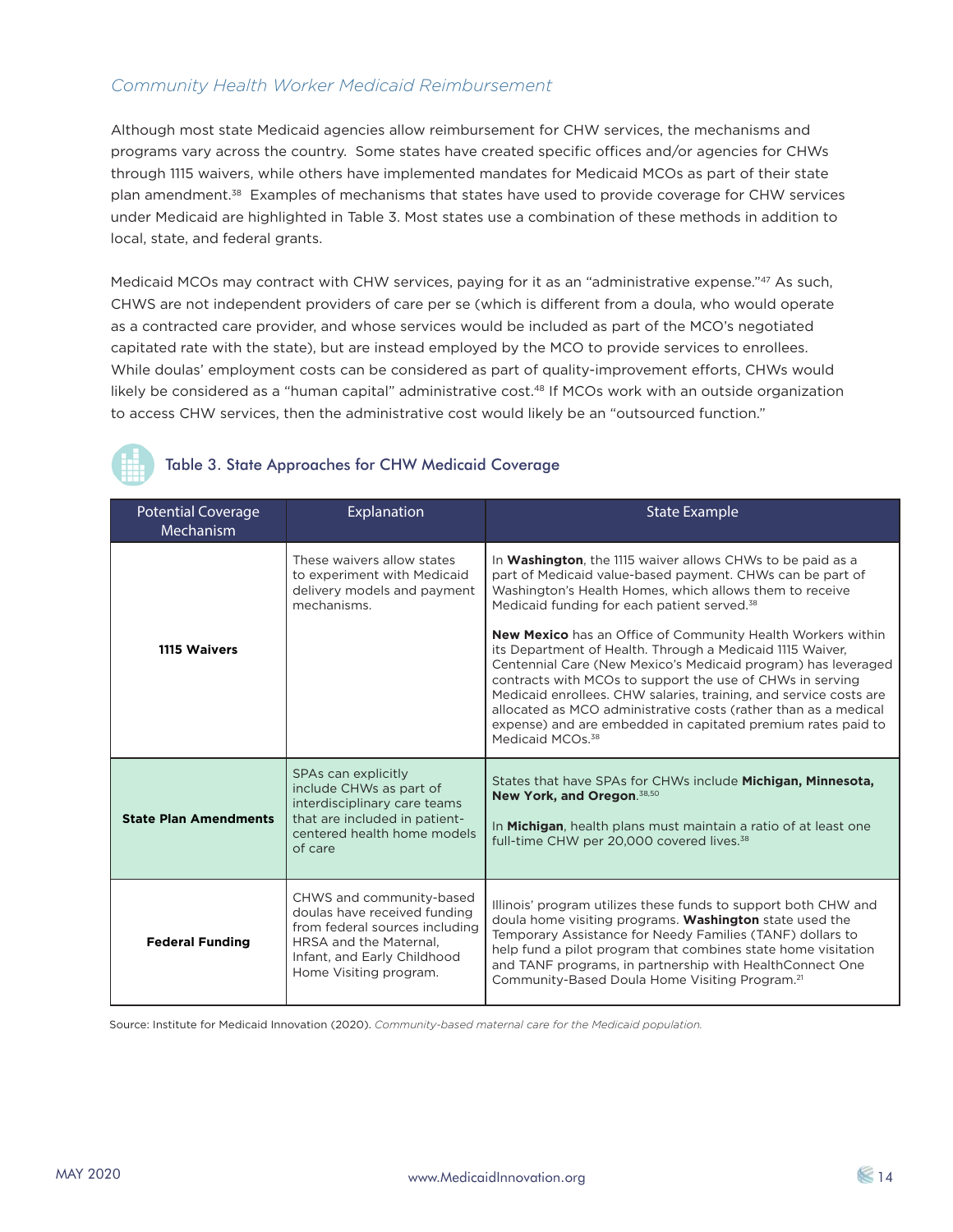# *Training and Certification*

Similar to doulas, CHWs do not have a standardized approach to certification. There is state variation in whether CHWs are required to complete state certification or its educational credential equivalent to provide services and receive Medicaid reimbursement. In Arkansas, for example, a state plan amendment requires "Community Health Aides" to be certified in order to receive Medicaid reimbursement.<sup>38</sup> More commonly, CHWs are recognized by employers for their ability to deliver core CHW functions, typically defined on a state-by-state basis.49 Thirty-nine states, including D.C., do not require certification for CHWs to operate within the state. However, some states, such as New Mexico, Maryland, Oregon, Rhode Island, Kentucky, Delaware, and Florida, recommend and/or provide voluntary certification. It should be noted that while the certification is voluntary, it may be necessary in certain states for CHW employers to be eligible for Medicaid reimbursement.

Among the states that do require certification for CHWs, the approaches vary. Some states, like Arkansas and Illinois, use certification boards that develop core competencies for training and certification.<sup>29</sup> Others use a third-party certifying body, such as the Indiana Community Health Workers Association or the Ohio Board of Nursing. The Texas Department of State Health Services (DSHS) established and operates its own training and certification program, with certification lasting two years. Texas DSHS reviews and approves all certification, training, and continuing education. While the approaches may differ across states, the common thread among them is the focus on ensuring that the core competencies of community health workers are met.<sup>50</sup> In other words, CHWs are hired and evaluated based on their ability to communicate effectively with patients in general, rather than on their expertise in specific areas, such as maternal and child health. Usually, this evaluation is determined by a mix of experience, formal training, and letters of reference.<sup>38</sup>

Some CHWs, such as maternity CHWs, may work in birth settings. For those who work in birth settings, they may be utilizing general CHW skills, such as health communication and care coordination, but might not have the specific skills of traditional doula training, such as pain-management and lactation support. In response, Mamatoto Village, a Washington, D.C.-based organization, developed a training program for a new, comprehensive perinatal health worker (PHW) model. The program has been recognized by Medicaid MCOs in the D.C. area and has secured contracts to receive reimbursement for services provided by their PHWs. Figure 1 provides a comparison of key differences among doulas, community birth workers, and Mamatoto's perinatal health workers. While this chart is specific to the Mamatoto Village curriculum, it is helpful in demonstrating the areas of overlap and differentiation between these types of peer and community-based providers.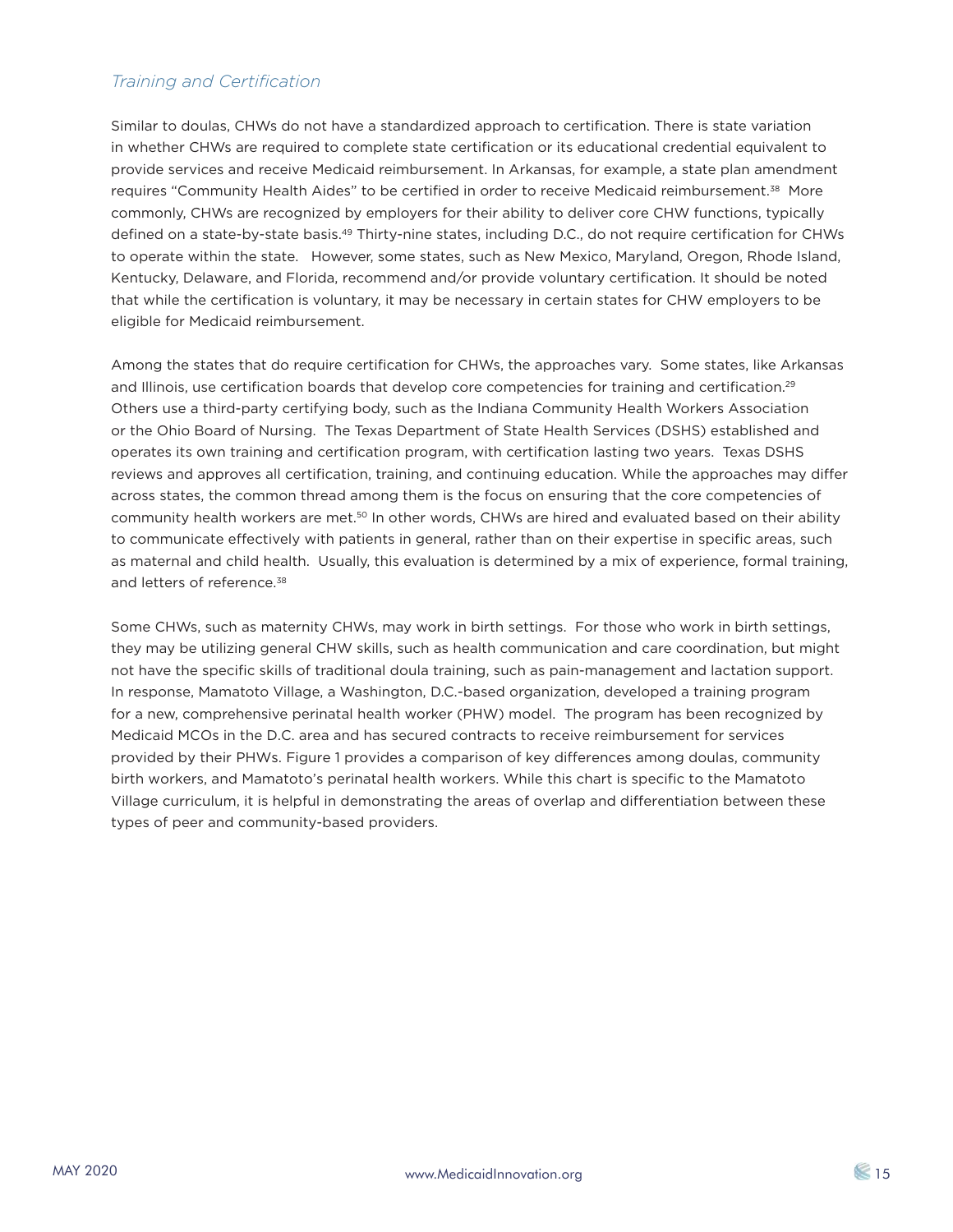# Figure 1. Comparison of Doula, CBW, and PHW Training

|                                                                                                                                                             | Doula              | <b>CBW</b>       | <b>PHW</b>   |
|-------------------------------------------------------------------------------------------------------------------------------------------------------------|--------------------|------------------|--------------|
| <b>Average Length of Training</b>                                                                                                                           | <b>16-24 hours</b> | 64 hours         | 300 hours    |
| Intentionally reflexive of the community served                                                                                                             |                    | $\checkmark$     | $\checkmark$ |
| Offers extended perinatal support services from 1st trimester to six months postpartum                                                                      |                    |                  | $\checkmark$ |
| Conducts prenatal home visitation                                                                                                                           | $\checkmark$       | $\checkmark$     | $\checkmark$ |
| Care coordination and social service navigation                                                                                                             |                    |                  | $\checkmark$ |
| Care management                                                                                                                                             |                    |                  | $\checkmark$ |
| Assessing psychosocial and health needs                                                                                                                     |                    | $\checkmark$     | $\checkmark$ |
| Goal setting and prioritizing of psychosocial and health needs                                                                                              |                    |                  | $\checkmark$ |
| Required charting & documentation                                                                                                                           |                    | $\checkmark$     | $\checkmark$ |
| Antepartum (high-risk) maternal care support                                                                                                                | $\checkmark$       | $\checkmark$     | $\checkmark$ |
| Provides perinatal health education                                                                                                                         | $\checkmark$       | $\checkmark$     | $\checkmark$ |
| Provides parenting education                                                                                                                                |                    | $\checkmark$     | $\checkmark$ |
| Provides emotional and social support                                                                                                                       | $\checkmark$       | $\checkmark$     | $\checkmark$ |
| Provides education on reproductive rights, informed choice and decision making, and birth<br>planning                                                       | $\checkmark$       | $\checkmark$     | $\checkmark$ |
| Serves as an accountability partner                                                                                                                         |                    | $\checkmark$     | $\checkmark$ |
| Labor support                                                                                                                                               | $\checkmark$       | $\checkmark$     | $\checkmark$ |
| Provides lactation anticipatory guidance and support                                                                                                        | $\sqrt{\infty}$    | ✓                | $\checkmark$ |
| Conducts postpartum home visitation                                                                                                                         | $\checkmark$       | $\checkmark$     | $\checkmark$ |
| Provides postpartum day and/or overnight support                                                                                                            | $\sqrt{\circ}$     | $\sqrt{\Lambda}$ | $\checkmark$ |
| Conducts perinatal mood and anxiety (PMADs) screening                                                                                                       |                    | $\checkmark$     | $\checkmark$ |
| Provides wellness coaching                                                                                                                                  |                    | $\checkmark$     | $\checkmark$ |
| Serves as an advocate                                                                                                                                       | $\checkmark$       | $\checkmark$     | $\checkmark$ |
| Domestic Violence Advocate*                                                                                                                                 |                    | $\checkmark$     | $\checkmark$ |
| Administers smoking cessation intervention                                                                                                                  |                    |                  | $\checkmark$ |
| Administers advanced maternal and infant assessment tools                                                                                                   |                    |                  | $\checkmark$ |
| Employed within a community based organization or agency (includes clinics)                                                                                 | Δ                  | $\checkmark$     | $\checkmark$ |
| May work independently and establish their own practice                                                                                                     | $\checkmark$       | $\checkmark$     |              |
| CBW = Community Birth Worker and PHW= Perinatal Health Worker - these are specific designations through training offered<br>exclusively by Mamatoto Village |                    |                  |              |

\*If additional training was received to function in this capacity

∞ Doulas can deliver basic lactation support when they have received lactation training beyond their initial training

º If dually trained as a postpartum doula these services can be provided. Birth Doulas alone are not trained to offer these services.

^CBW training include the skills neccesary to conduct extended postpartum support

∆ Doulas traditionally work independently, however, a small percentage work in community settings

Source: Mamatoto Village Incorporated. (n.d.). Mamatoto Village Scope of Practice Chart.

The Mamatoto Village case study demonstrates the innovative approach to combine the role of a doula and CHW into a new, comprehensive provider, the perinatal health worker (PHW). The PHW receives 300 hours of training in a broad range of topics, including perinatal support up to six months postpartum, goal setting and prioritizing of psychosocial and health needs, and smoking-cessation interventions.<sup>51</sup> The PHW training uses a community health worker framework to merge the knowledge and skills necessary to provide perinatal support, as well as the cultural familiarity required to address psychosocial needs. Furthermore, the Mamatoto's PHW training program prepares women to serve in their communities while building social and economic capital.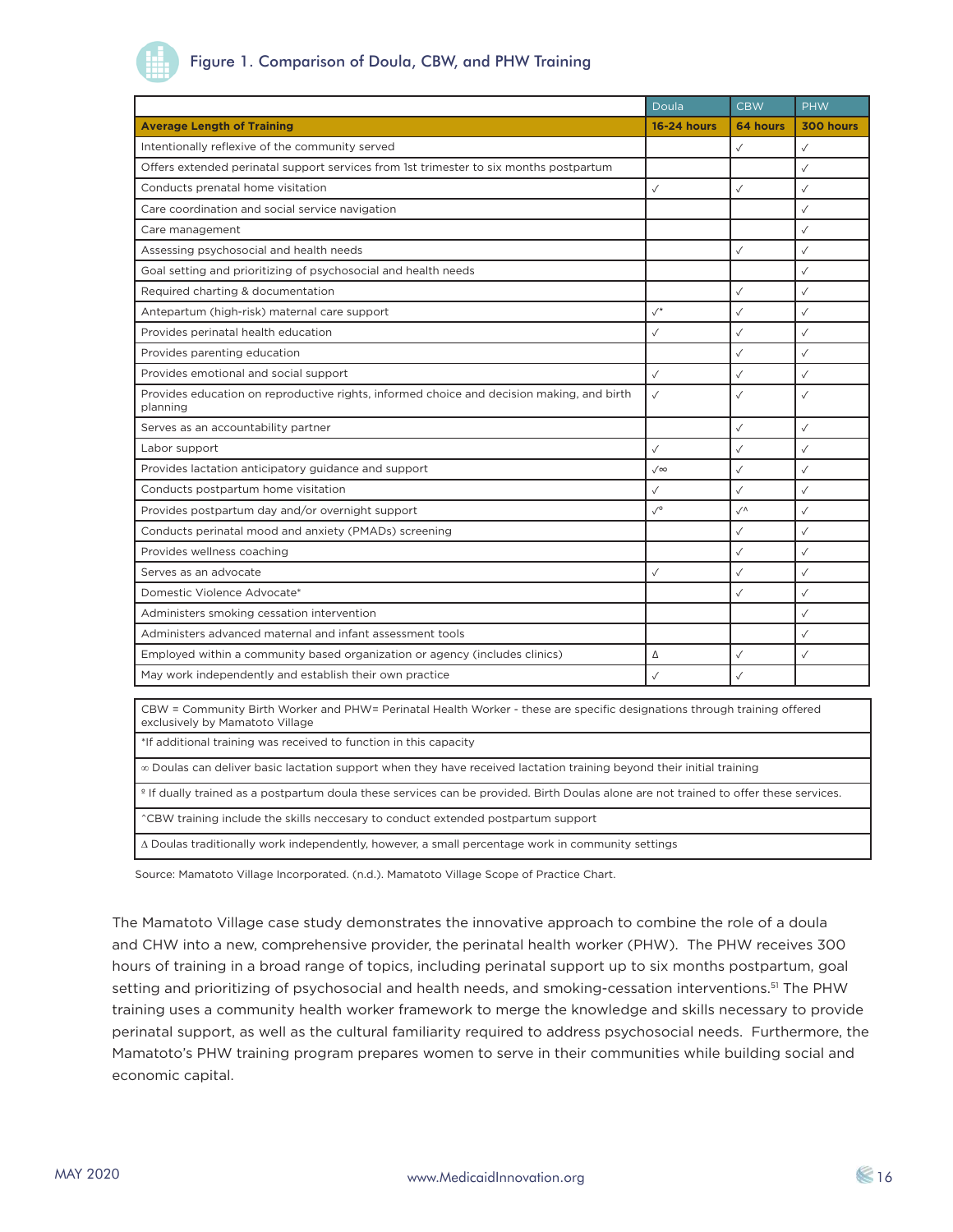

## **Addressing Maternal Health Disparities through Community-Based Care**

**Initiative:** Mothers Rising Home Visiting Program **Organization:** Mamatoto Village, Inc. **Location:** Washington, D.C. **Phase of Initiative:** Implementation

Established in 2013, Mamatoto Village is a nonprofit 501(c)(3) organization providing perinatal support services in the District of Columbia and Prince George's County, Maryland. In 2012, after having served as doulas and feeling the inadequacies of their training, Aza Nedhari and co-founder Cassietta Pringle saw a critical need for a career training program and direct support services tailored to black women in the D.C. Area. In response to this demand, Mamatoto Village was actualized. Mamatoto situated its mission within two core programs, the Perinatal Health Worker Training (PHWT) and the Mothers Rising Home Visitation (MRHV) program.

The MRHV program is an innovative model of care to address existing barriers and health disparities that directly affect black women and their families using evidence-based screening tools, a risk-stratified care management assessment, service models, and interventions with a cultural overlay that is adaptable and scalable for other communities. The MRHV program's attitude toward perinatal care is holistic and hands-on, providing support within a three-generational approach that takes into account the autonomy and authority of each client to author their path, as well as the personal narrative while offering individualized care guided and co-created by the mother. The three-generation approach is an upstream solution that recognizes the impacts of racism on the multigenerational transmission of health, well-being, parenting behaviors, and wealth. It emphasizes the need to consider the intersection of social and structural determinants to facilitate a progression of the family toward wellness as a biological and social norm.

Currently, Mothers Rising is offered to Medicaid-eligible persons through managed care contracts in the District of Columbia and services over 300 women and families per year. Positive relationships with Medicaid managed care organizations (MCOs), and broad coverage of home visiting services is vital to the sustainability and longevity of Mothers Rising. MCO case managers referred 26 percent of individuals participating in Mothers Rising during FY19, and providers serving Medicaid-eligible participants accounted for another 40 percent. Beyond fiscal transactions, intentionally cultivating strong relationships with MCOs has created a feedback loop with providers to ensure continuity of care and the ability to address critical issues with immediacy. Mamatoto Village has also served as a thought partner, advising MCO leadership on how to best serve the targeted population.

#### *Outcomes:*

- 150+ women completing the Perinatal Health Worker training (2013-2019)
- 71% prenatal care initiation in the 1st trimester
- 83% vaginal birth rate
- 86% full-term birth
- 83% healthy birthweight (>2500g)
- 92% breastfeeding initiation
- 77% postpartum visit attendance
- 0% maternal and infant demise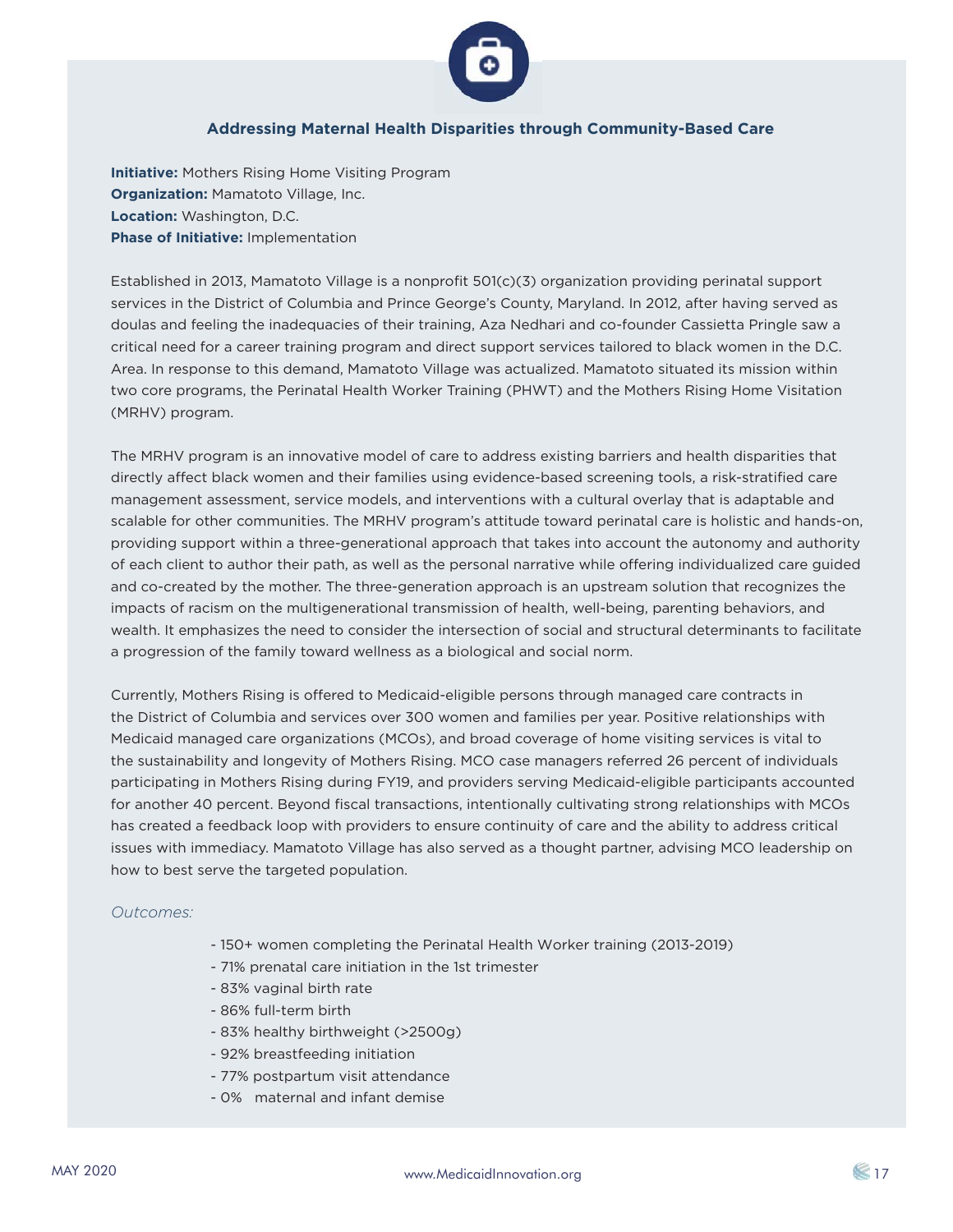Maternity CHWs provide innovative services that combine the specific expertise of maternity care with the community connections and cultural congruity of CHWs. CHWs in primary care settings have been shown to improve access to preventive care and social services and are associated with reduced hospital stays and increased patient satisfaction.<sup>42-44</sup> CHWs have also demonstrated high return-on-investment.<sup>45</sup> CHWs services are covered by Medicaid in most states, although the mechanisms through which states reimburse these services and the certification requirements that states require vary.<sup>38</sup> Building upon the evidence base that currently exists for CHW services and applying the model to maternity care may have the same improved outcomes and reduced costs, particularly in the Medicaid population. Clinical, research, and policy opportunities to support increased access to maternity CHWs for the Medicaid population are discussed in the next section.

# **Looking Forward**

Opportunities exist to increase utilization of community-based maternal care in the Medicaid population. Findings from the Institute for Medicaid Innovation's national environmental scan of initiatives found that Medicaid reimbursement is critical for the sustainability of programs, and that the reimbursement amount should reflect the time, effort, and expertise of community-based maternal care professionals. Incorporating the voice of the community-based workforce in the development of programming and policy is critical to ensuring equity, and engaging provider groups and the targeted community, including doulas and CHWs. Innovative approaches to increase utilization of these services may include alternative payment models, such as the bundled payment options, to assume the cost and savings associated with community-based doula and maternity CHW services, including labor support, childbirth education, lactation counseling, and social services referral.

Medicaid stakeholders, including state agencies and managed care organizations, might consider the following clinical, research, and policy opportunities as next steps to increasing the utilization of community-based maternal care.

# Clinical Opportunities

#### *Explore ways in which maternity care teams may collaborate with community-based workers.*

Incorporating peer, community-based maternity workers such as doulas and CHWs into the care team might increase access to these services and remove potential barriers for reimbursement. A potential opportunity exists to integrate community-based workers in partnership with a clinic, communitybased organization, and MCO. However, it is essential to balance this relationship with the communitybased worker's connection to client priorities and self-efficacy.

# *Encourage culturally concordant, community-based care that utilizes community-based workers in a self-empowering, financially sustainable way.*

The Institute for Medicaid Innovation's environmental scan of maternity CHW and community-based doula programs found that successful implementation was dependent on engagement from the community, listening to the community-based professionals serving the program, and creating a system of financial sustainability that prioritizes livable wages for the professionals.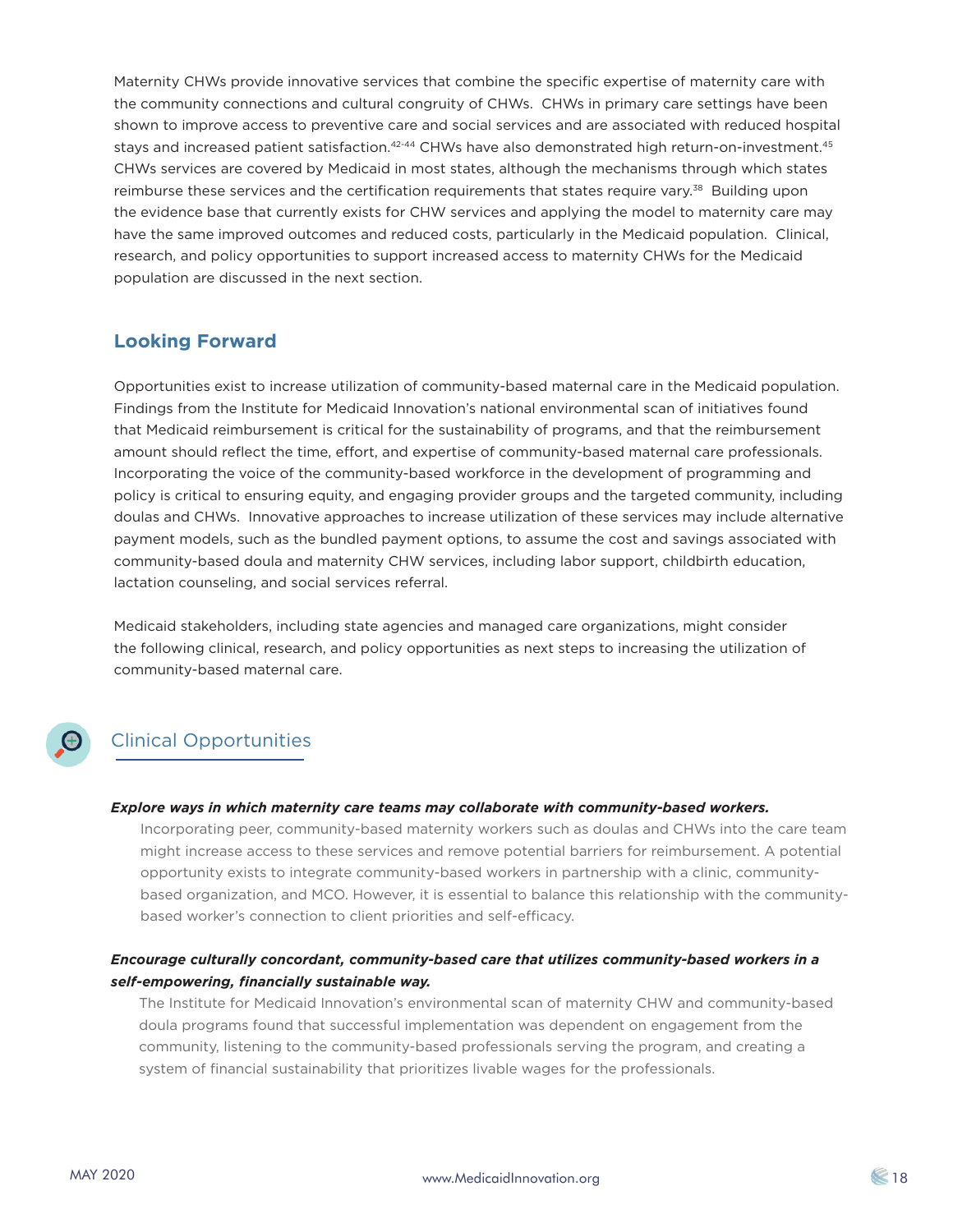## *Consider providing targeted assistance for the training of maternity community health workers and community-based doulas.*

Increased support, including certification fee waivers and subsidized training, for maternity CHWs and doulas of color, and those interested in pursuing a career in maternity support services who are low income may help to increase the number of available professionals who live and work in their communities. Ultimately, this might improve health equity through facilitating community and cultural connections and increasing access to services.

# Research Opportunities

# *Explore the impact of maternity community health workers, including program evaluation, return on investment, and improvement in outcomes for the Medicaid population.*

The current evidence base for maternity CHWs relies on small-scale program evaluations and global research. To understand how the United States can utilize the CHW workforce to improve maternal health outcomes, additional research on the health outcomes and the business case for maternity CHWs may be helpful in ensuring equitable Medicaid reimbursement.

# *Develop the research infrastructure to continually track, monitor, and evaluate programs that employ community-based maternity support providers.*

Developing user-friendly data tracking and databases that can help with program and outcome evaluation for community-based doula and maternity CHW programs is an important part of building an evidence base for these interventions. It is also important to explore the difference in health outcomes, client satisfaction, and cost savings between community-based and private-pay doulas as well as between general CHWs and maternity CHWs.

# *Evaluate the various settings for community-based maternal support programs, including independent collaboratives, clinically embedded services, and partnerships among community-based doulas, maternity CHWs, and Medicaid MCOs.*

The Institute for Medicaid Innovation's environmental scan of maternity CHW and communitybased doula programs found that there are a variety of different ways to create community-based maternal support programs, including innovative partnerships and collaborative services that embed community-based care into the clinical system. Exploring the differences among these approaches, including both provider and client satisfaction and preference, might help to develop a "best practice" for this model of care.

# Policy Opportunities

## *Explore opportunities to increase access to community-based maternal support service providers, including community-based doulas and maternity CHWs for the Medicaid population.*

Utilization of the 1115 waiver, state plan amendment, and/or alternative-based payment models to support a state's efforts to increase access and coverage for community-based maternal support services.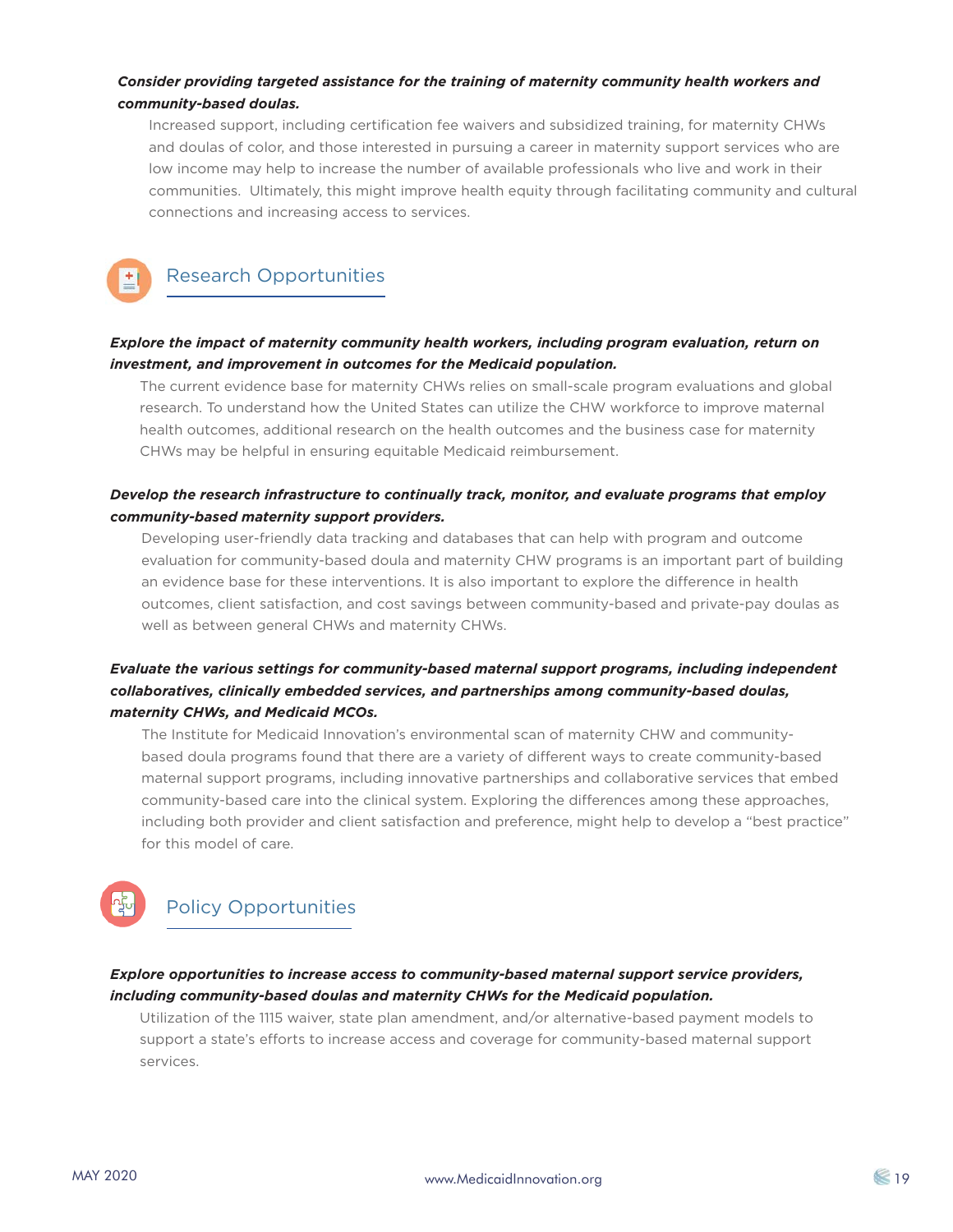## *Consider supporting the development of a standard credentialing procedure for community-based health workers.*

Lack of standardized credentialing represents a barrier for many community-based maternal support service providers seeking Medicaid reimbursement. Lessons from states that have attempted to standardize have shown that actively incorporating the voices of the community is necessary for successful implementation.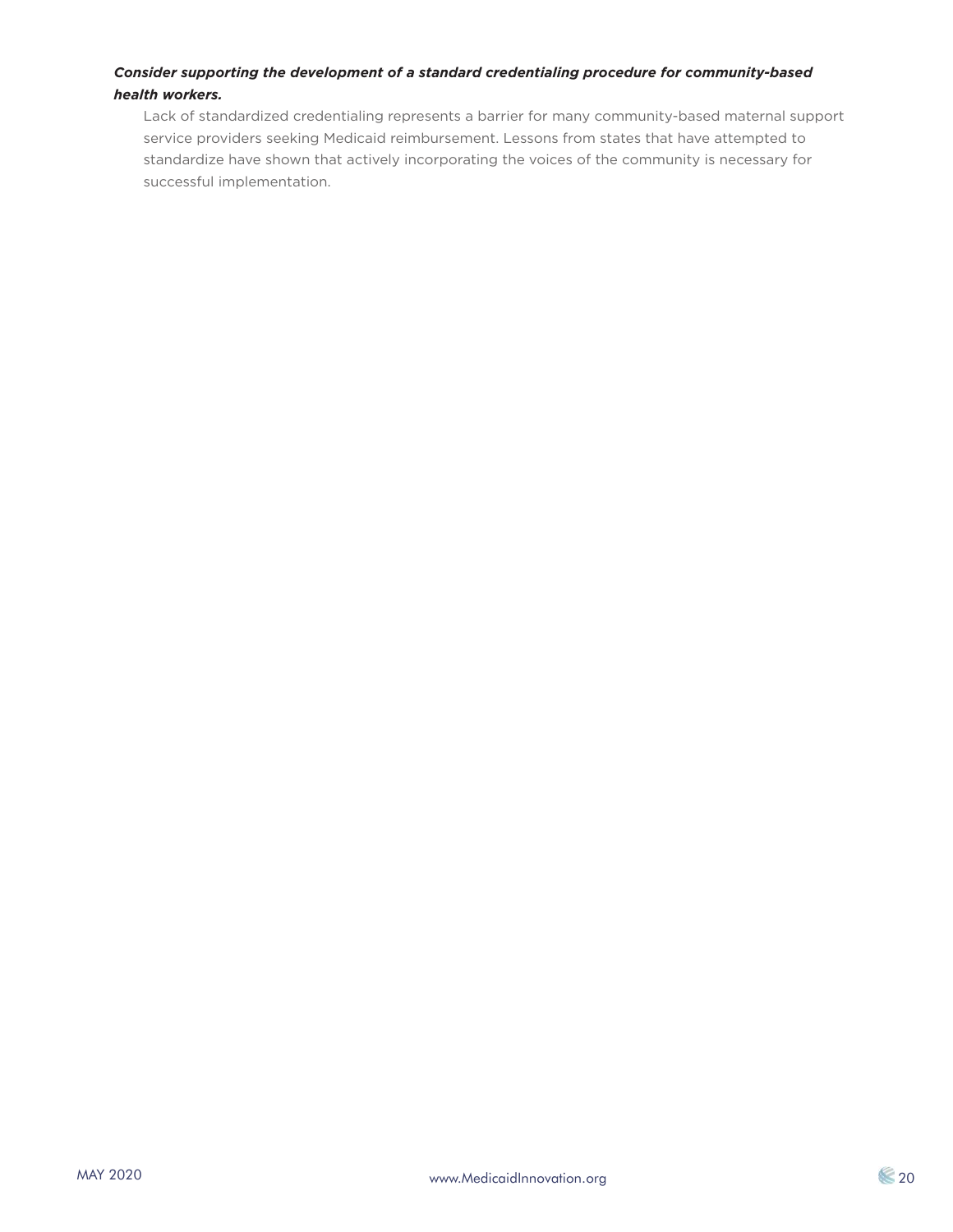## *References*

1 MACPAC. (2020). Medicaid's role in financing maternity care. Retrieved from: https://www.macpac.gov/wp-content/uploads/2020/01/Medicaid%E2%80%99s-Role-in-Financing-Maternity-Care.pdf

2 Bey, A., Brill, A., Porchia-Albert, C., Gradilla, M., & Strauss, N. (2019). ADVANCING BIRTH JUSTICE : Models as a standard of care for ending racial disparities.

<sup>3</sup> Health Connect One. (2014). The Perinatal Revolution. Retrieved from: https://www.healthconnectone.org/hc\_one\_resources/the-perinatal-revolution/

4 American Public Health Association. (n.d.). Community health workers. Retrieved from: https://www.apha.org/apha-communities/member-sections/community-health-workers

5 Zhang, S., Cardarelli, K., Shim, R., Ye, J., Booker, K. L., & Rust, G. (2013). Racial disparities in economic and clinical outcomes of pregnancy among Medicaid recipients. Maternal and Child Health Journal, 17(8), 1518–1525. https://doi.org/10.1007/s10995-012-1162-0

6 Daw, J. R., Hatfield, L. A., Swartz, K., & Sommers, B. D. (2017). Women in the United States experience high rates of coverage 'churn' in months before and after childbirth. Health Affairs, 36(4).

7 Mazul, M., Ward, T. C. S., & Emmanuel, N. M. (2017). Anatomy of good prenatal care: Perspectives of low income African-American women on barriers and facilitators to prenatal care. J. Racial and Ethnic Health Disparities, 4, 79–86.

<sup>8</sup> Gadson, A., Akpovi, E., & Mehta, P. K. (2017). Exploring the social determinants of racial/ethnic disparities in prenatal care utilization and maternal outcome. Seminars in Perinatology, 41(5), 308–317. https://doi.org/10.1053/j.semperi.2017.04.008

<sup>9</sup> Institute for Medicaid Innovation (2020). Improving maternal health access, coverage, and outcomes in Medicaid: A resource for state Medicaid agencies and Medicaid managed care Organizations

<sup>10</sup> Bohren, M., Hofmeyr, G., Sakala, C., Fukuzawa, R., & Cuthbert, A. (2017). Continuous support for women during childbirth (Review). (7). https://doi. org/10.1002/14651858.CD003766.pub6.www.cochranelibrary.com

11 Sama-Miller, E., Akers, L. Mraz-Esposito, A., Zukiewicz, M., Avellar, S., Paulsell, D., and Del Grosso, P. (2018). Home visiting evidence of effectiveness review: Executive summary. Office of Planning, Research and Evaluation, Administration for Children and Families, U.S. Department of Health and Human **Services** 

<sup>12</sup> Dekker, R. (2019). Evidence on: Doulas.Retrieved from:https://evidencebasedbirth.com/the-evidence-for-doulas/

<sup>13</sup> Kozhimannil, K. B., Attanasio, L. B., Hardeman, R. R., & Brien, M. O. (2014). Doula care supports near-universal breastfeeding initiation among diverse, low-income women. 58(4), 378–382. https://doi.org/10.1111/jmwh.12065.Doula

<sup>14</sup> Mottl-santiago, J., Walker, C., Ewan, J., Vragovic, O., Winder, S., & Stubblefield, P. (2008). A hospital-based doula program and childbirth outcomes in an urban , multicultural setting. Maternal and Child Health Journal, 12, 372–377. https://doi.org/10.1007/s10995-007-0245-9

<sup>15</sup> The American College of Obstetricians and Gynecologists, & Society for Maternal-Fetal Medicine. (2014). Safe prevention of the primary cesarean delivery. Obstetric Care Consensus, (1).

<sup>16</sup> Kozhimannil, Katy B, Hardeman, R. R., Alarid-escudero, F., Vogelsang, C. A., Blauer-peterson, C., & Howell, E. A. (2016). Modeling the cost-effectiveness of doula care associated with reductions in preterm birth and cesarean delivery (March), 20–27.

<sup>17</sup> Martin, J. A., Hamilton, B. E., & Osterman, M. J. K. (2019). Births in the United States, 2018; NCHS Data Brief No. 346. (346), 7. Retrieved from https:// www.cdc.gov/nchs/products/index.htm

18 McLaurin, K. K., Hall, C. B., Jackson, E. A., Owens, O. V, & Mahadevia, P. J. (2009). Persistence of morbidity and cost differences between late-preterm and term infants during the first year of life. Pediatrics, 123(2), 653 LP – 659. https://doi.org/10.1542/peds.2008-1439

<sup>19</sup> Greiner, K. S., Hersh, A. R., Hersh, S. R., Remer, J. M., Dona, B. D. T. P. D. T., Gallagher, A. C., ... Tilden, E. L. (2019). The cost-effectiveness of professional doula care for a woman's first two births: A decision analysis model. 1–11. https://doi.org/10.1111/jmwh.12972

<sup>20</sup> Chapple, W., Gilliland, A., Li, D., Shier, E., & Wright, E. (2013). An economic model of the benefits of professional doula labor support in Wisconsin births. Wisconsin Medical Journal, 112(2), 58–64.

21 Health Connect One. (2017). Sustainable Funding for Doula Programs. Retrieved from: https://www.healthconnectone.org/hc\_one\_resources/sustainable-funding-doula-programs-study/

22 Minnesota Department of Health and Human Services. (2016). Doula Services. Retrieved from: https://www.dhs.state.mn.us/main/ idcplg?IdcService=GET\_DYNAMIC\_CONVERSION&RevisionSelectionMethod=LatestReleased&dDocName=DHS16\_190890

23 Centers for Medicare & Medicaid Services. (2017). State Plan Amendment (SPA) #: 17-0006. Retrieved from: https://www.medicaid. gov/sites/default/files/State-resource-center/Medicaid-State-Plan-Amendments/Downloads/OR/OR-17-0006.pdf

<sup>24</sup> Chen, A. (2018). Routes to success for Medicaid coverage of doula care. National Health Law Program. Retrieved from: https://healthlaw.org/resource/ routes-to-success-for-medicaid-coverage-of-doula-care

<sup>25</sup> Patel, D. (2019). The doula difference: State and federal bills aim at reducing maternal health disparities through Doula services.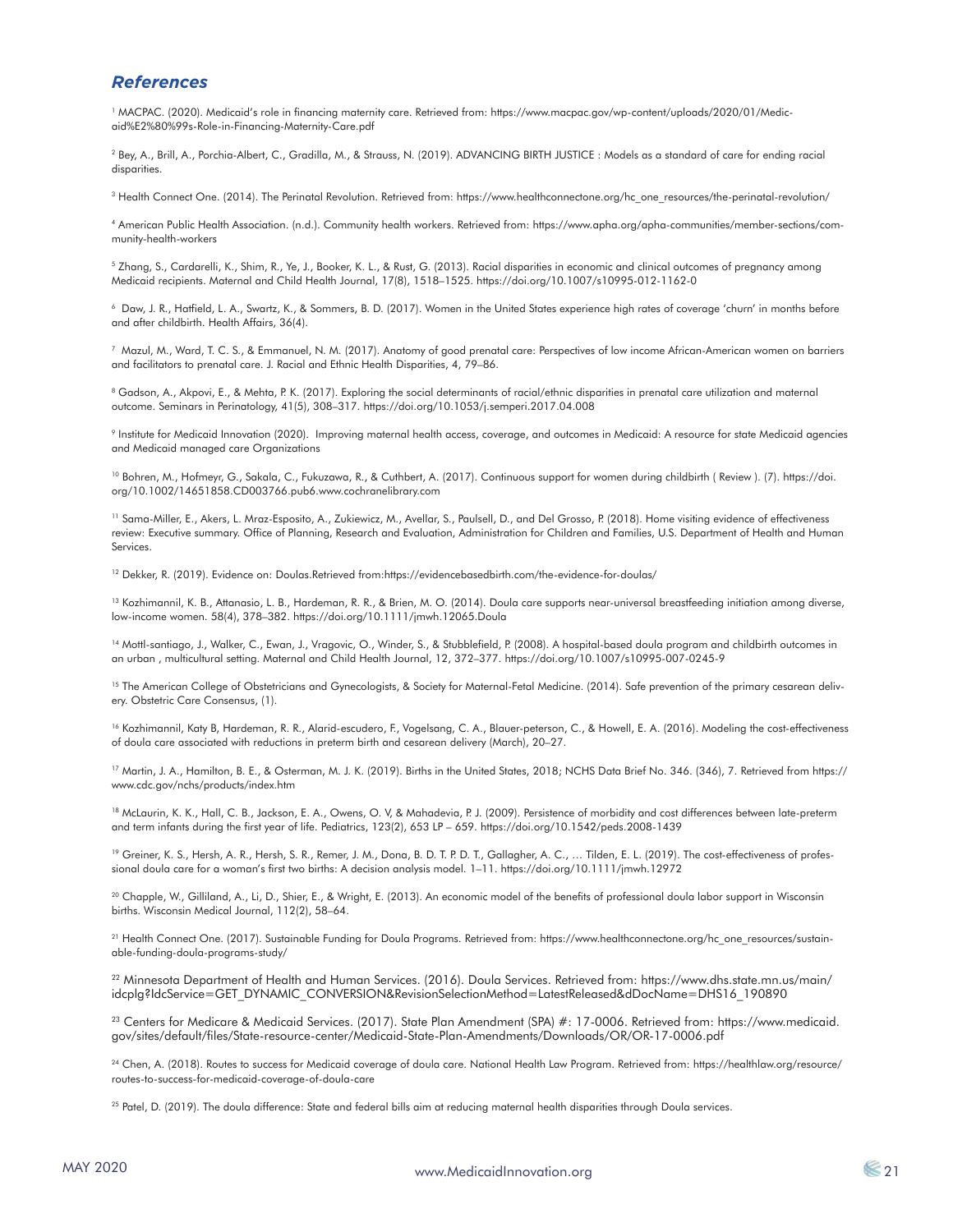26 Minnesota Department of Health. (n.d.) List of Registered Doulas. Retrieved from: https://www.health.state.mn.us/facilities/providers/doula/registry.html

<sup>27</sup> ASTHO Staff. (2018). State policy approaches to incorporating doula services into maternal care.

28 Oregon Health Authority. (2019). OHA signs contracts with 15 coordinated care organizations. Retrieved from: https://www.oregon.gov/oha/ERD/Pages/ OHA-Signs-Contracts-15-Coordinated-Care-Organizations.aspx

29 Oregon Health Authority. (2019). Health plan services contract. Retrieved from: https://www.oregon.gov/oha/OHPB/CCODocuments/Final-CCO-contract-terms-for-5-year-contract-awardees.pdf

30 National Health Law Program. Doula Medicaid project: 2020 state bills relating to Medicaid coverage of doula care. Retrieved from: https://healthlaw. org/doulamedicaidproject/

31 Ferré-Sadurní, L. (2018, April). New York to expand use of doulas to reduce childbirth deaths. The New York Times.

 $32$  Amberg, J. Van. (2019). A new law aiming to combat maternal mortality is more of a setback than a win, say doulas.

33 Porchia-Albert, C. L. (2019). An Open Letter on Assembly Bill A364B and Senate Bill S3344B.

34 Glenton, C., & Javadi, D. (2014). Chapter 7: "Community health worker roles and tasks," In H. Perry, L. Crigler, S. Hodgins, & T. Advisor (Eds.), Developing and strengthening community health worker programs at scale: A reference guide and case studies for program managers and policy makers (pp. 137–157).

<sup>35</sup> Patient Protection and Affordable Care Act, 42 U.S.C. § 18001 et seq. (2010).

36 Wiggins, N., & Borbón, I. A. (1998). Core roles and competencies of community health workers. In Final report of the National Community Health Advisor Study (pp. 15–49). Baltimore, MD: Annie E. Casey Foundation.

<sup>37</sup> Rosenthal EL, Menking P, St. John J. The Community Health Worker Core Consensus (C3) Project: A report of the C3 project phase 1 and 2, Together leaning toward the sky. A national project to Inform CHW policy and practice. Texas Tech University Health Sciences Center, El Paso; 2018.

38 National Academy for State Health Policy. (n.d.). State Community Health Worker Models. Retrieved from: https://nashp.org/state-community-health-worker-models/

39 Centers for Disease Control and Prevention. (2014). States implementing community health worker strategies. [Technical Assistance Guide] National Center for Chronic Disease Prevention and Health Promotion, Division for Heart Disease and Stroke Prevention.

40 Hussaini, S. K., Holley, P., & Ritenour, D. (2011). Reducing low birth weight infancy: Assessing the effectiveness of the Health Start Program in Arizona. Maternal and Child Health Journal, 15(2), 225–233. https://doi.org/10.1007/s10995-009-0556-0

41 Maternity Care Coalition. (2014). Evaluation and Outcomes. Retrieved from: https://maternitycarecoalition.org/research/#eo

42 Kangovi, S., Mitra, N., Norton, L., Harte, R., Zhao, X., Carter, T., ... Long, J. A. (2018). Effect of community health worker support on clinical outcomes of low-income patients across primary care facilities: A randomized clinical trial. JAMA Internal Medicine, 178(12), 1635–1643. https://doi.org/10.1001/ jamainternmed.2018.4630

43 Johnson, D., Saavedra, P., Sun, E., Stageman, A., Grovet, D., Alfero, C., … Kaufman, A. (2012). Community health workers and Medicaid managed care in New Mexico. Journal of Community Health, 37(3), 563–571. doi:10.1007/s10900-011-9484-1

44 Kwan, B. M., Rockwood, A., Bandle, B., Fernald, D., Hamer, M. K., & Capp, R. (2018). "Community health workers: Addressing client objectives among frequent emergency department users." Journal of Public Health Management and Practice : JPHMP, 24(2), 146–154. doi:10.1097/ PHH.0000000000000540

45 Morgan, A. U., Grande, D. T., Carter, T., Long, J. A., & Kangovi, S. (2016). Penn Center for Community Health Workers : Step-by-step approach to sustain an evidence-based community health worker intervention at an academic medical center. 106(11), 1958–1960. https://doi.org/10.2105/ AJPH.2016.303366

46 Kangovi S., Mitra N., Grande D., Long J.A., & Asch D.A. (2020). Evidence-based community health worker program addresses unmet social needs and generates positive return on investment. Health Affairs, 39(2). https://doi.org/10.1377/hlthaff.2019.00981

47 Mason, T., Rush, C., & Wilkinson, G. (n.d.). Financing of community health workers : Issues and options for state health departments ASTHO technical assistance presentation presenters.

48 Palmer, J.D., Petit, C.T., & McCulla, I.M. (2017). Medicaid risk-based managed care: Analysis of administrative costs for 2016. Milliman Research Report. Retrieved from: http://www.milliman.com/uploadedFiles/insight/2017/MedicaidAdminReport-2016.pdf

49 ASTHO Staff. (2015). Issue Brief: Utilizing community health workers to improve access to care for maternal and child populations: Four state approach $e_5$ . 1–15.

50 ASTHO (2017). Community Health Workers (CHWs) Training/Certification Standards. Retrieved from: https://www.astho.org/Public-Policy/Public-Health-Law/Scope-of-Practice/CHW-Certification-Standards-Map/

51 Mamatoto Village Incorporated. (n.d.). Mamatoto Village Scope of Practice Chart.